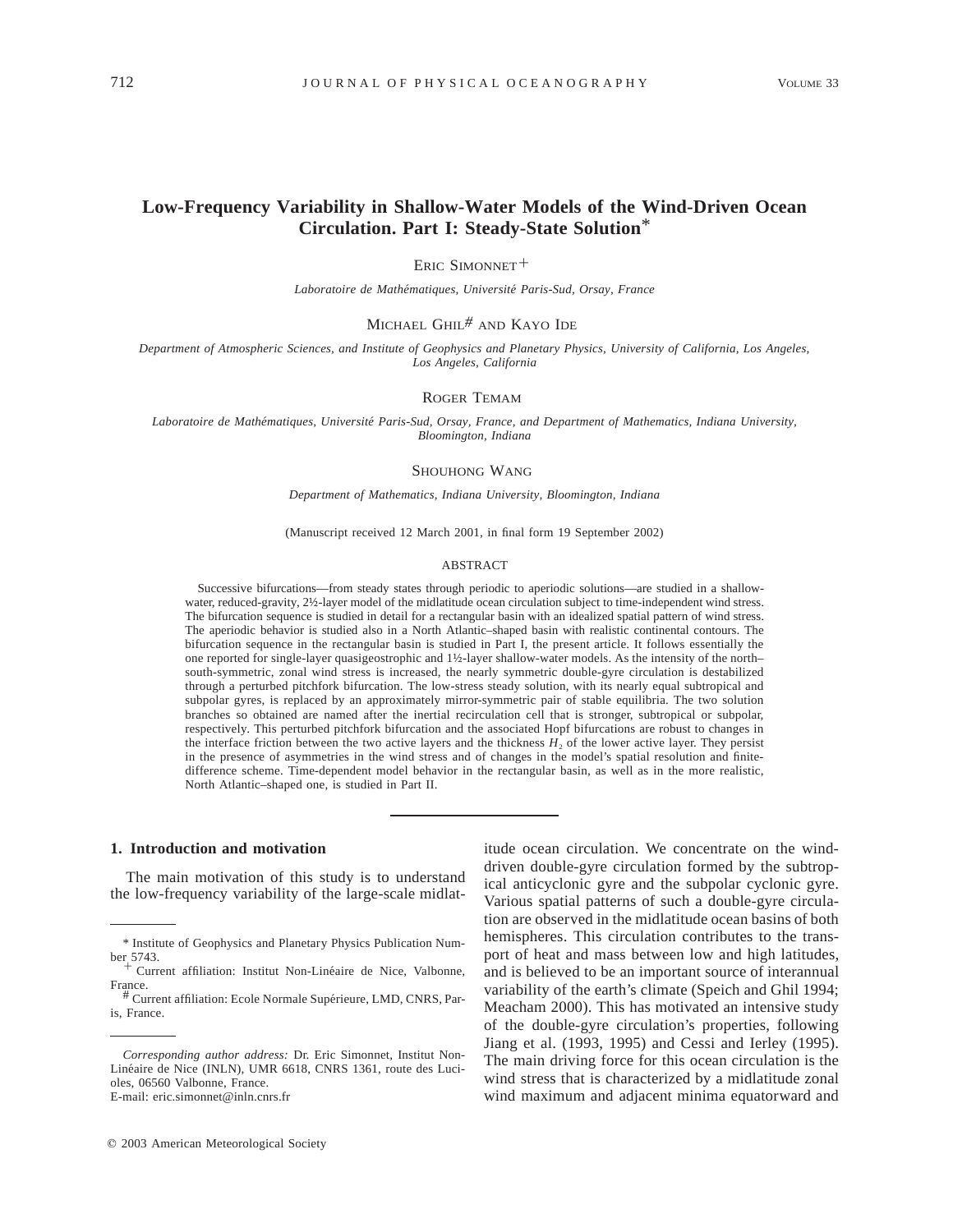poleward. Low-frequency, subannual, and interannual oscillations have been documented for time-independent wind stress in a variety of models and their physical causes are starting to be understood (Meacham 2000; Chang et al. 2001; Simonnet and Dijkstra 2002).

To study in greater depth the mechanisms of the double-gyre ocean circulation's low-frequency variability, we use a two-step approach. First, numerical bifurcation tools are applied to a rectangular ocean basin that corresponds roughly in size to that portion of the North Atlantic where nonlinear, advective processes are most active. Second, we examine the details of the behavior obtained in the rectangular basin in a more realistic model of the North Atlantic, using ETOPO-5 (earth topography-5 minute) bathymetry. The model we adopt for both geometries is a 2½-layer wind-driven, shallowwater (SW) model. The wind stress used in the rectangular basin is idealized, while in the more realistic geometry we use both an idealized and an observationsbased wind stress (Hellerman and Rosenstein 1983).

Many authors have studied the effects of nonlinearity on the wind-driven ocean circulation. Veronis (1963, 1966) was the first to analyze multiple steady states and transitions to periodic solutions in the subtropical winddriven gyre. Bryan (1963) noted transition to time-dependent behavior of a quasigeostrophic (QG) model for time-independent wind stress. Jiang et al. (1995) provided a preliminary bifurcation diagram for a winddriven, double-gyre, SW model that led from multiple steady states through periodic solutions to aperiodic behavior. More recently, Berloff and Meacham (1997, 1998) and Meacham and Berloff (1997) studied the bifurcation structure of wind-driven, single- and multilayer, QG models for a small midlatitude ocean basin; both the single-gyre and double-gyre circulations were carefully examined. Fairly complete reviews appear in Pedlosky (1996), Meacham (2000), and Ghil et al. (2002b), while Chang et al. (2001) emphasize the similarities and differences between the single-gyre and double-gyre results.

In the present article, we study a 2½-layer wind-driven SW model and pay special attention to the dynamics of the circulation in the two active layers, as well as to the effect of the lower layer on the upper layer's doublegyre circulation. More precisely, the bifurcation structure of the 2½-layer SW model is numerically investigated using a (pseudo arclength) continuation method (Keller 1977; Legras and Ghil 1985; Speich et al. 1995; Dijkstra and Katsman 1997; Primeau 1998) along the bifurcated branches. The main driving force is the wind stress acting on the top layer.

When varying bifurcation parameters such as the strength  $\sigma$  of the wind stress, the interface friction parameter  $\mu_1$  or the reference thickness of the lower layer  $H<sub>2</sub>$ , the flow undergoes a perturbed pitchfork bifurcation that leads from a unique steady state to the appearance of multiple steady states. This is followed by a Hopf bifurcation and the appearance of periodic solutions,

followed in turn by that of quasi-periodic and chaotic solutions.

The main results of our study include

- 1) the robustness of the perturbed pitchfork bifurcation to the model's spatial resolution and the asymmetry in the forcing wind profile,
- 2) the role of barotropic and baroclinic instabilities in the successive Hopf bifurcations that lead to periodic and quasi-periodic behavior,
- 3) the role of homoclinic bifurcations in generating the low-frequency variability, and
- 4) the low-frequency behavior of our model in more realistic configurations.

Our study has two parts. The remarkable robustness of the perturbed pitchfork bifurcation is an important result of Part I. Equally robust is the ordering of the baroclinic and barotropic instabilities, with or without interfacial friction. The detailed study of the first global bifurcation that leads to the appearance of a homoclinic orbit is clearly an important step in understanding the low-frequency variability of the wind-driven circulation. It is especially new in the context of a multilayer SW model, where the symmetry is perturbed, and is a key result of Part II (Simonnet et al. 2003); so is the comparison between the observed low-frequency variability and the North Atlantic basin simulation.

The two parts are organized as follows. In section 2 of Part I, the present paper, we derive the equations for a 2½-layer SW model of the double-gyre wind-driven ocean circulation in a rectangular midlatitude basin. Similarities and differences between this model and a QG model are also discussed. In section 3, we briefly describe the numerical methods used in this study. In section 4, we show the basic bifurcation structure associated with the flow in the rectangular basin as the wind stress forcing increases. The dependence of this bifurcation structure on other parameters and on the model's spatial resolution is investigated in section 5. The results of Part I are summarized in section 6.

Part II (Simonnet et al. 2003) starts with a brief introduction and recapitulation of Part I. Its section 2 is devoted to the study of the Hopf bifurcations that lead to limit cycles in the rectangular-basin version of the model. In section 3, we then describe the transitions to aperiodic behavior as well as the phenomenology of low-frequency variability. This variability is also examined in section 4 for a geometry and wind stress that approximate fairly closely the North Atlantic basin. Concluding remarks for the entire study follow in section 5. Preliminary results of this investigation were reported by Simonnet (1998) and Simonnet et al. (1998).

# **2. Model formulation**

The dynamical behavior of the midlatitude upper ocean is often described by reduced-gravity models, where one or several active layers lie above a motionless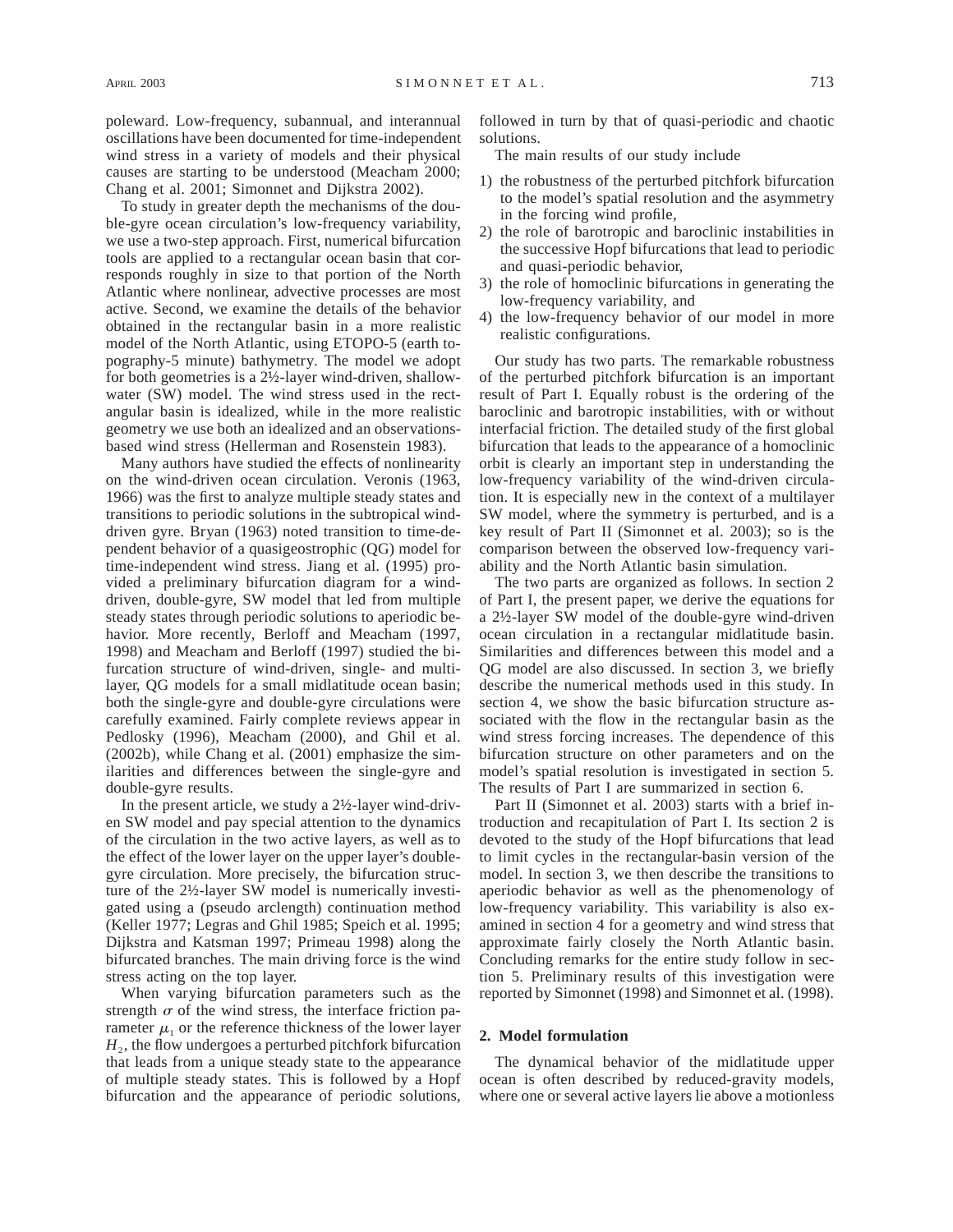layer of infinite depth. Thus, an *n*½-layer model describes an upper ocean with *n* distinct active layers; the  $\frac{1}{2}$  refers to the infinitely deep, quiescent layer. The fast barotropic gravity wave mode presents a severe burden for numerical models since it imposes a short time step of integration when using explicit schemes. By allowing the lower layer to be infinitely deep, the barotropic mode is removed and the first baroclinic mode of the system is now modeled as mathematically equivalent to the barotropic mode (see Gill 1982).

## *a. Governing equations*

The basic hypothesis of SW models is to assume that the upper active layers are vertically homogeneous and hydrostatic. When a QG approximation is made, one has the possibility of deriving equations that are much simpler than the full SW equations, for example, the equivalent barotropic model (McCalpin and Haidvogel 1996; Berloff and Meacham 1997); as well as two- or multilayer QG equations (e.g., Pedlosky 1987; Dijkstra and Katsman 1997; Berloff and Meacham 1998). Rigorous mathematical results are easier to obtain for these models (see Wolanski 1989; Buffoni and Griffa 1990; Wang 1992; Wolanski and Ghil 1995, 1996, 1998); moreover, they are numerically much easier to solve.

Multilayer SW models, on the other hand, are closer in mathematical and numerical structure to the primitive-equation models that are being used more and more to study the general circulation of the atmosphere and oceans. In particular, SW models have been used to develop data assimilation methods for oceanographic problems (Jiang and Ghil 1993, 1997). This has motivated, at least in part, our choice of the 2½-layer SW models here, as a step in the direction of greater realism in the investigation of the double-gyre circulation's lowfrequency variability.

Recent studies (Speich et al. 1995) demonstrated the possibility of computing numerically the branching structure of the SW equations, too, although theoretical bifurcation results are still missing. The dynamical behavior of SW and QG models exhibits striking similarities, at least when the nonlinearity is not too strong. Reduced-gravity SW models represent therewith a useful intermediate step in the modeling hierarchy (Ghil and Robertson 2000) between QG and general circulations models (GCMs) of the ocean. Genuine multilayer SW models with layers of finite depth are also been used. They seem to be less stable than reduced-gravity ones in general but exhibit very similar dynamical features including similar branches of solutions, oscillatory modes, and global bifurcations (see Nauw and Dijkstra 2001).

Shallow-water models are also used in other contexts than the midlatitude ocean circulation, such as the dynamics of the Great Red Spot and the Jovian atmosphere (Dowling 1995), as well as in theoretical studies of at-



FIG. 1. Schematic diagram of the 2½-layer upper-ocean model.

mospheric low-frequency variability (Keppenne et al. 2000).

Neglecting thermodynamics and outcropping of the thermocline, we consider here a 2½-layer SW model driven by a steady wind stress in a closed rectangular basin  $\Omega = \{0 \le x \le L, 0 \le y \le D\}$ . A more realistic geometry, approximating the North Atlantic basin, is also considered in Part II, section 4b. Contrary to the earlier 1½-layer SW models of Ghil and colleagues (Jiang et al. 1993, 1995; Speich et al. 1995), this model takes into account the possible occurrence of baroclinic instability processes. The 2½-layer model consists of two active layers of constant density  $\rho_1$  and  $\rho_2$  overlying an infinitely deep and quiescent layer of density  $\rho_3$  (see Fig. 1).

The midlatitude oceans are often described in Cartesian coordinates  $(x, y, z)$  using the  $\beta$ -plane approximation (Gill 1982; Pedlosky 1987), where the Coriolis parameter is *f* given by  $f_0 + \beta_0 y$ . Integrating vertically the Navier–Stokes equations over the three layers and using the hydrostatic assumption for each layer, we derive the following governing partial differential equations (PDEs):

$$
\frac{\partial U_1}{\partial t} + \nabla \cdot (U_1 \mathbf{V}_1) = -g_1 h_1 \frac{\partial h_1}{\partial x} - g_2 h_1 \frac{\partial h_2}{\partial x} \n+ (f_0 + \beta_0 y) V_1 + A \Delta U_1 \n- R_1 (U_1 - U_2) + \frac{\tau^x}{\rho_1}, \n\frac{\partial V_1}{\partial t} + \nabla \cdot (V_1 \mathbf{V}_1) = -g_1 h_1 \frac{\partial h_1}{\partial y} - g_2 h_1 \frac{\partial h_2}{\partial y} \n- (f_0 + \beta_0 y) U_1 + A \Delta V_1 \n- R_1 (V_1 - V_2),
$$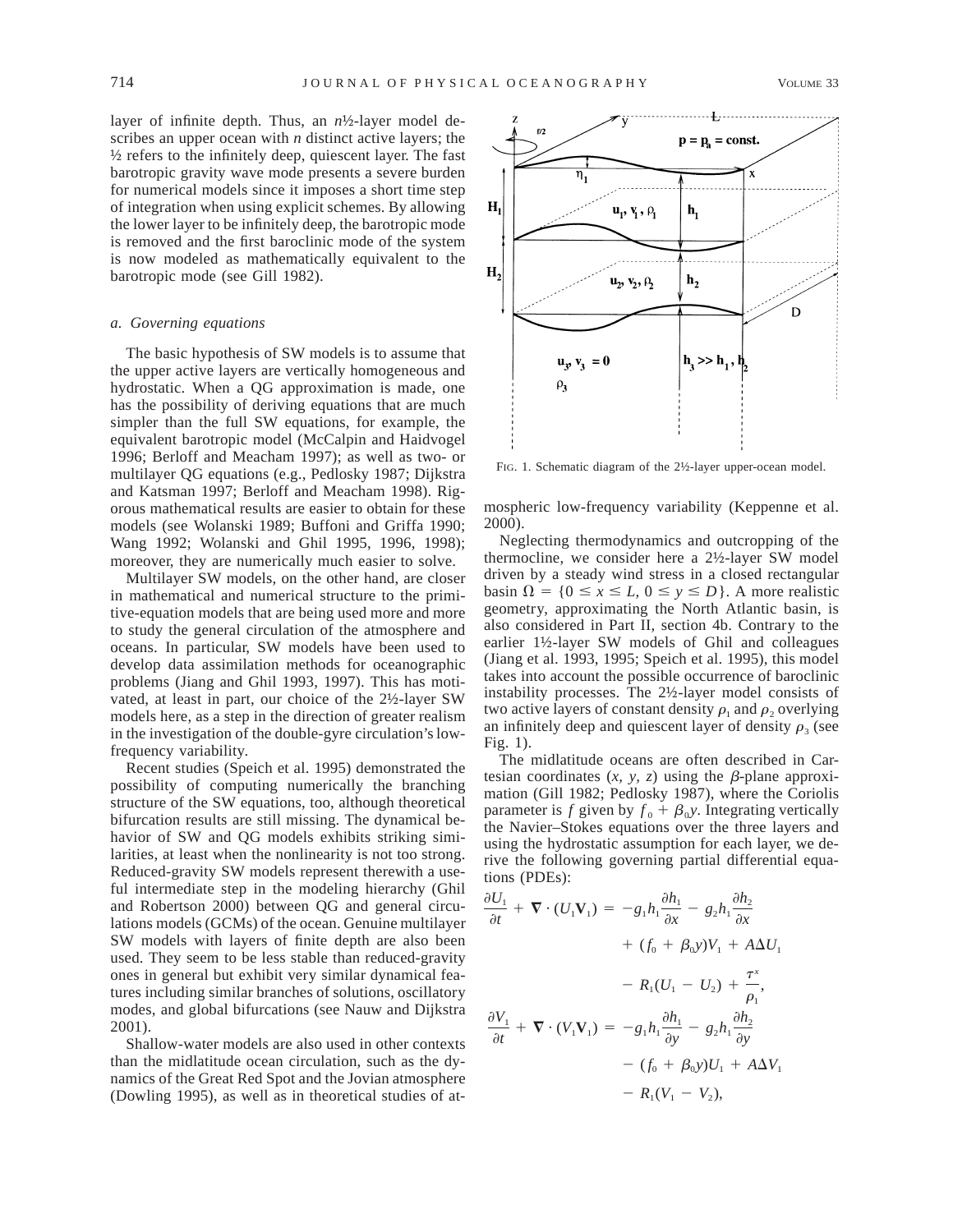$$
\frac{\partial h_1}{\partial t} = -\frac{\partial U_1}{\partial x} - \frac{\partial V_1}{\partial y},
$$
  

$$
\frac{\partial U_2}{\partial t} + \nabla \cdot (U_2 \mathbf{V}_2) = -\frac{\rho_1}{\rho_2} g_2 h_2 \frac{\partial h_1}{\partial x} - g_2 h_2 \frac{\partial h_2}{\partial x} + (f_0 + \beta_0 y) V_2 + A \Delta U_2 - R_2 U_2 + R_1 (U_1 - U_2),
$$
  

$$
\frac{\partial V_2}{\partial t} + \nabla \cdot (V_2 \mathbf{V}_2) = -\frac{\rho_1}{\rho_2} g_2 h_2 \frac{\partial h_1}{\partial y} - g_2 h_2 \frac{\partial h_2}{\partial y} - (f_0 + \beta_0 y) U_2 + A \Delta V_2 - R_2 V_2 + R_1 (V_1 - V_2),
$$
  

$$
\frac{\partial h_2}{\partial t} = -\frac{\partial U_2}{\partial x} - \frac{\partial V_2}{\partial y}.
$$
 (1)

Here

 $U_i$ **i** +  $V_i$ **j** =  $h_i$ ( $u_i$ **i** +  $v_i$ **j**) =  $h_i$ **V**<sub>*i</sub>*, *i* = 1, 2,</sub>

are the two active-layer mass-flux vectors, where  $u_i$ ,  $v_i$ represent the eastward and northward components of the upper- and lower-layer velocities, while  $h_1$ ,  $h_2$  are the upper- and lower-layer thicknesses. The two reduced gravities,  $g_1 = g(\rho_3 - \rho_1)/\rho_3$  and  $g_2 = g(\rho_3 - \rho_2)/\rho_3$ , are assigned the values  $g_1 = 4 \times 10^{-2}$  m s<sup>-2</sup> and  $g_2 =$  $8 \times 10^{-2}$  m s<sup>-2</sup>, unless otherwise stated.

We represent horizontal eddy diffusion by an harmonic operator with a coefficient  $A = 300$  m<sup>2</sup> s<sup>-1</sup>. The bottom friction and the interface friction between the two active layers are both of Rayleigh type and are scaled by  $R_1 = R_2 = 5 \times 10^{-8} \text{ s}^{-1}$ . The value of the Rayleigh bottom-friction coefficient  $(R_2)$  corresponds to a typical decay (damping) timescale for the vorticity of 230 day<sup>-1</sup> (see Stommel 1948; Pedlosky 1987; Jiang et al. 1995; Speich et al. 1995), although some authors use lower values of  $60-120$  day<sup>-1</sup> (McCalpin and Haidvogel 1996; Primeau 1998). There is, however, no direct observational basis for choosing either value, since they correspond to a Stommel layer width of  $\approx$  6–12 km; this range of values is much smaller than the Munk boundary layer width  $\delta_M$  (see section 5d below) that plays the more important role.

Standard midlatitude values for the Coriolis parameter's linearization are used in this study:  $f_0 = 5 \times 10^{-5}$  $s^{-1}$ ,  $\beta_0 = 2 \times 10^{-11}$  m<sup>-1</sup> s<sup>-1</sup>. Our upper ocean is driven by a steady, zonal wind stress with a sinusoidal profile

$$
\tau^x(y) = -\tau_0 \cos(2\pi y/D) \tag{2}
$$

that leads to the formation of a double gyre: an anticyclonic subtropical gyre and a cyclonic subpolar one (Verron and LeProvost 1978; Miller et al. 1987; Jiang et al. 1995).

No normal flow is allowed through the boundaries, and we use no-slip boundary conditions everywhere so that the system is consistent with the presence of the Laplace operator for  $A \neq 0$ . Some authors assume freeslip conditions (Chassignet and Gent 1991; Chang et al. 2001) or lateral boundary conditions that are intermediate between no slip and free slip (Jiang et al. 1995). Free-slip boundary conditions permit more energetic solutions, all other parameters being the same (see appendix *A* in Jiang et al. 1995). However, as pointed out by Meacham and Berloff (1997), this does not change the global stationary bifurcation structure of the system and stationary solutions have the same topological properties.

We write Eqs. (1) in nondimensional form by introducing the scalings

$$
(u_i, v_i) = U(u'_i, v'_i),
$$
  
\n
$$
x = Lx', \qquad y = Ly', \qquad t = \frac{L}{U}t',
$$
  
\n
$$
h_1 = H_1 h'_1, \qquad h_2 = H_2 h'_2, \qquad \tau = \tau_0 \tau'; \quad (3)
$$

here  $U = 1$  m s<sup>-1</sup> is a typical velocity scale for western boundary currents, while  $H_1 = H_2 = 500$  m correspond to the equilibrium depths of the two active layers. We note, however, that sensitivity experiments were also made using different values of  $H<sub>2</sub>$  (see section 5b). In most of the numerical simulations we choose  $L = 1000$ km and  $D = 2000$  km, respectively, but in section 2 of Part II much larger values of *L* and *D* will be considered as well.

With the scalings above, Eqs. (1) become

$$
\frac{\partial U_1}{\partial t} + \nabla \cdot (U_1 \mathbf{V}_1) = -F_1 h_1 \frac{\partial h_1}{\partial x} - F_2 h_1 \frac{\partial h_2}{\partial x} \n+ (\epsilon^{-1} + \beta y) V_1 + \epsilon^{-1} E \Delta U_1 \n- \epsilon^{-1} \mu_1 (U_1 - U_2) + \epsilon^{-1} \sigma \tau^x, \n\frac{\partial V_1}{\partial t} + \nabla \cdot (V_1 \mathbf{V}_1) = -F_1 h_1 \frac{\partial h_1}{\partial y} - F_2 h_1 \frac{\partial h_2}{\partial y} \n- (\epsilon^{-1} + \beta y) U_1 + \epsilon^{-1} E \Delta V_1 \n- \epsilon^{-1} \mu_1 (V_1 - V_2), \n\frac{\partial h_1}{\partial t} = -\frac{\partial U_1}{\partial x} - \frac{\partial V_1}{\partial y}, \n\frac{\partial U_2}{\partial t} + \nabla \cdot (U_2 \mathbf{V}_2) = -\gamma F_1 h_2 \frac{\partial h_1}{\partial x} - F_2 h_2 \frac{\partial h_2}{\partial x} \n+ (\epsilon^{-1} + \beta y) V_2 + \epsilon^{-1} E \Delta U_2 \n- \epsilon^{-1} \mu_2 U_2 + \epsilon^{-1} \mu_1 (U_1 - U_2), \n\frac{\partial V_2}{\partial t} + \nabla \cdot (V_2 \mathbf{V}_2) = -\gamma F_1 h_2 \frac{\partial h_1}{\partial y} - F_2 h_2 \frac{\partial h_2}{\partial y} \n- (\epsilon^{-1} + \beta y) U_2 + \epsilon^{-1} E \Delta V_2 \n- \epsilon^{-1} \mu_2 V_2 + \epsilon^{-1} \mu_1 (V_1 - V_2), \n\frac{\partial h_2}{\partial t} = -\frac{\partial U_2}{\partial x} - \frac{\partial V_2}{\partial y}.
$$
\n(4)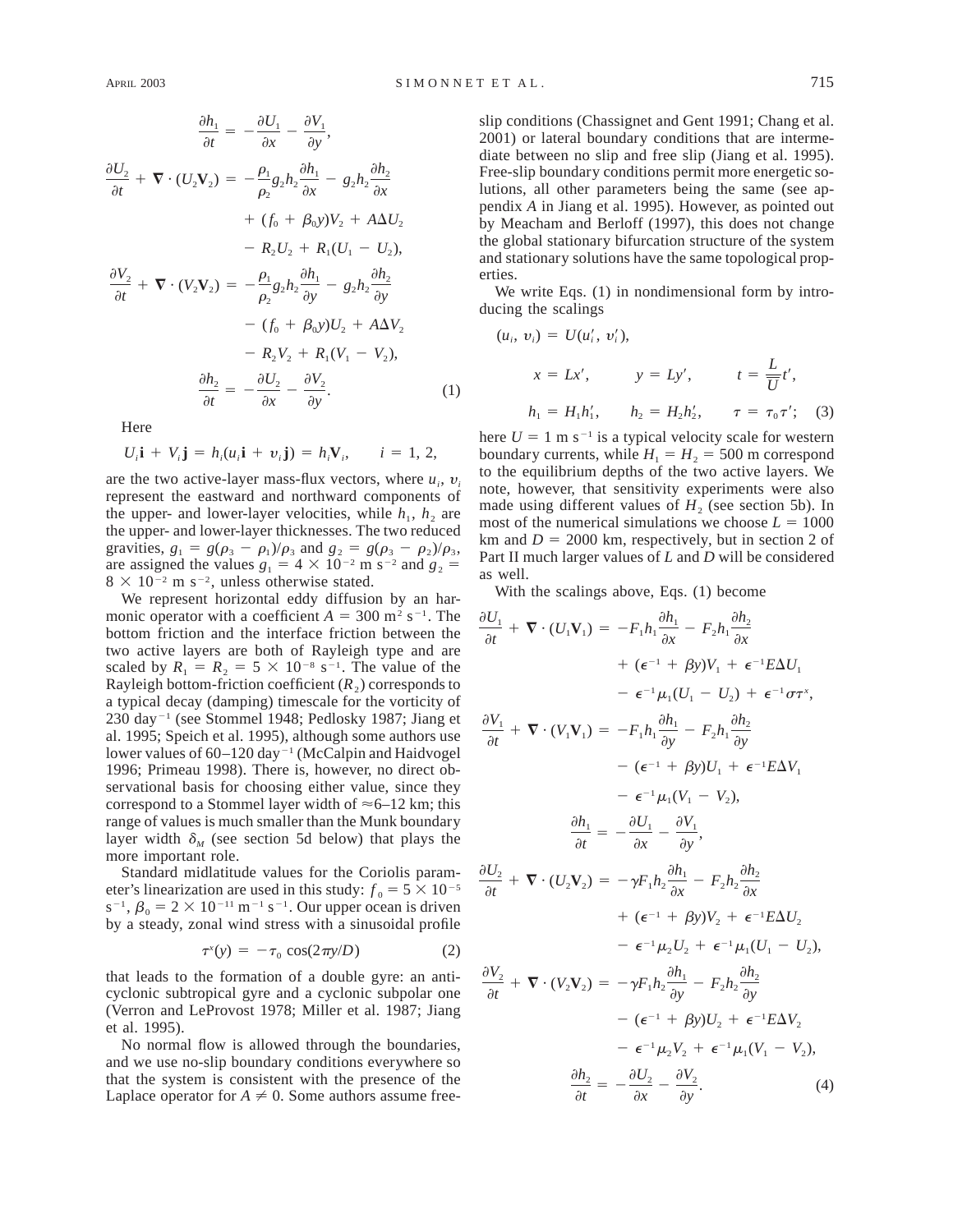We supplement these nondimensional equations with the lateral no-slip boundary conditions:

$$
U_i, V_i = 0 \text{ at } x = 0; \qquad L, y = 0, D. \tag{5}
$$

The nondimensional parameters in Eqs. (4) are the Rossby number  $\epsilon = U/(f_0 L)$ , the inverse Froude numbers  $F_1 = g_1 H_1/U^2$  and  $F_2 = g_2 H_2/U^2$ , the Ekman number  $E = A/(f_0 L^2)$ , the Rayleigh viscosity coefficients  $\mu_1 = R_1/f_0$  and  $\mu_2 = R_2/f_0$ , the nondimensional windstress forcing  $\sigma = \tau_0/(f_0 H_1 U \rho_1)$ , the density ratio  $\gamma =$  $(\rho_1/\rho_2)(\rho_3 - \rho_2)/(\rho_3 - \rho_1), 0 < \gamma \le 1$ , and  $\beta = \beta_0 L^2$ *U.* A more complete discussion of the nondimensional parameters in the double-gyre problem with vertical stratification is provided by Ghil et al. (2002b).

Conservation laws for Eqs. (4) can be obtained by integrating over the rectangular basin  $\Omega$  and by making use of the no-slip conditions. They include mass conservation for each layer,

$$
\int_{\Omega} (h_i - 1) \, d\omega = 0 \quad \text{for } i = 1, 2, \tag{6}
$$

and total-energy conservation:

$$
\frac{\partial (E_k + E_p)}{\partial t} = L + \mathcal{R}_i + \mathcal{R}_b + \mathcal{W}, \tag{7}
$$

with  $E_k$  being the kinetic energy,  $E_p$  the available potential energy,  $\angle$  the lateral friction,  $\mathcal{R}_{\beta}$  the internal friction,  $\mathcal{R}_{\beta}$ the bottom friction, and  $W$  the work exerted by the wind stress.

They are given by

$$
E_{k} = \frac{1}{2} \int_{\Omega} (\gamma F_{1} h_{1} |\mathbf{V}_{1}|^{2} + F_{2} h_{2} |\mathbf{V}_{2}|^{2}) d\omega,
$$
  
\n
$$
E_{p} = \frac{1}{2} \int_{\Omega} \left[ \gamma F_{1}^{2} (h_{1} - 1)^{2} + F_{2}^{2} (h_{2} - 1)^{2} + 2 \gamma F_{1} F_{2} \frac{\rho_{1}}{\rho_{2}} (h_{1} - 1) (h_{2} - 1) \right] d\omega,
$$
  
\n
$$
\mathcal{L} = \epsilon^{-1} E \int_{\Omega} \left[ \gamma F_{1} \mathbf{V}_{1} \cdot \Delta (h_{1} \mathbf{V}_{1}) + F_{2} \mathbf{V}_{2} \cdot \Delta (h_{2} \mathbf{V}_{2}) \right] d\omega,
$$
  
\n
$$
\mathcal{R}_{i} = -\epsilon^{-1} \mu_{1} \int_{\Omega} \left[ (U_{1} - U_{2}) (\gamma F_{1} u_{1} - F_{2} u_{2}) + (V_{1} - V_{2}) (\gamma F_{1} v_{1} - F_{2} v_{2}) \right] d\omega,
$$
  
\n
$$
\mathcal{R}_{b} = -\epsilon^{-1} \mu_{2} F_{2} \int_{\Omega} |\mathbf{V}_{2}|^{2} h_{2} d\omega,
$$
  
\n
$$
\mathcal{W} = \gamma F_{1} \int_{\Omega} \mathbf{V}_{1} \cdot \boldsymbol{\tau} d\omega.
$$
 (8)

Note that when  $\rho_1 = \rho_2$ , so that  $\gamma = 1$ , the velocities are continuous at the interface and the interface friction reduces to zero. The internal friction  $\mathcal{R}_i$  is negative definite provided  $u_2 \ll u_1$  and  $v_2 \ll v_1$ ; this is always the case within a reasonably realistic parameter range and has been verified for all our numerical simulations. Its role is thus similar to the bottom friction term and they both act as dissipation mechanisms.

#### *b. Quasigeostrophy in the SW equations*

To compare our results with those of 2½-layer QG models, we summarize here the QG equations related to our 2½-layer SW model, using a standard scaling argument. The smallness of the Rossby number  $\epsilon$  induces a dominant geostrophic balance between Coriolis and pressure forces. Let us write the two layers' thicknesses as

$$
h_i = H_i + K_i \eta_i, \quad i = 1, 2. \tag{9}
$$

Substituting (9) in (4) and choosing  $K_i$  such that the desired dynamical balance is achieved gives

$$
\epsilon \left( \frac{\partial u_i}{\partial t} + \mathbf{V}_i \cdot \nabla u_i \right) = -\gamma_i \frac{\partial \eta_1}{\partial x} - \frac{\partial \eta_2}{\partial x} + (1 + \epsilon \beta y) v_i
$$

$$
+ E \Delta u_i + \delta_{i1} \sigma \tau^x,
$$

$$
\epsilon \left( \frac{\partial v_i}{\partial t} + \mathbf{V}_i \cdot \nabla v_i \right) = -\gamma_i \frac{\partial \eta_1}{\partial y} - \frac{\partial \eta_2}{\partial y} - (1 + \epsilon \beta y) u_i + E \Delta v_i,
$$

$$
\epsilon \left( \frac{\partial \eta_i}{\partial t} + \mathbf{V}_i \cdot \nabla \eta_i \right) = -\frac{\lambda_i^2}{H_i} h_i \nabla \cdot \mathbf{V}_i; \tag{10}
$$

here  $\lambda_i^{-2} = (L/L_{R,i})^2$  are the nondimensional Rossby deformation radii, with  $L_{R,i} = (g_i H_i)^{1/2} / f_0$ ,  $\gamma_1 = 1$ ,  $\gamma_2 =$  $\gamma$ , and  $\delta$ <sub>i1</sub> is the Kronecker symbol. For simplicity, we have omitted the interface friction terms. The upperand lower-layer thicknesses become

$$
h_i = H_i(1 + \epsilon \lambda_i^{-2} \eta_i). \tag{11}
$$

For small  $\epsilon$ , we expand the variables  $\eta_i$ ,  $u_i$ ,  $v_i$  in an asymptotic series in  $\epsilon$ , for instance  $\eta_i = \eta_i^0 + \epsilon \eta_i^1 + \epsilon$  $O(\epsilon^2)$ . The expansion of Eq. (10) to the zeroth order gives the geostrophic equilibrium,

$$
\nabla \Psi_i = \mathbf{k} \times \mathbf{V}_i^0, \tag{12}
$$

where  $\Psi_i = \gamma_i \eta_1^0 + \eta_2^0$  are the streamfunctions of the two active layers. The first-order approximation of (10) yields the nondimensional potential-vorticity equations,

$$
\frac{\partial \xi_1}{\partial t} + J(\Psi_1, \xi_1) + \beta \frac{\partial \Psi_1}{\partial x} = E \nabla^4 \Psi_1 + \sigma \nabla \times \tau,
$$
  

$$
\frac{\partial \xi_2}{\partial t} + J(\Psi_2, \xi_2) + \beta \frac{\partial \Psi_2}{\partial x} = E \nabla^4 \Psi_2.
$$
 (13)

The potential vorticities of the lower and upper layers are connected with the streamfunctions through the coupled elliptic equations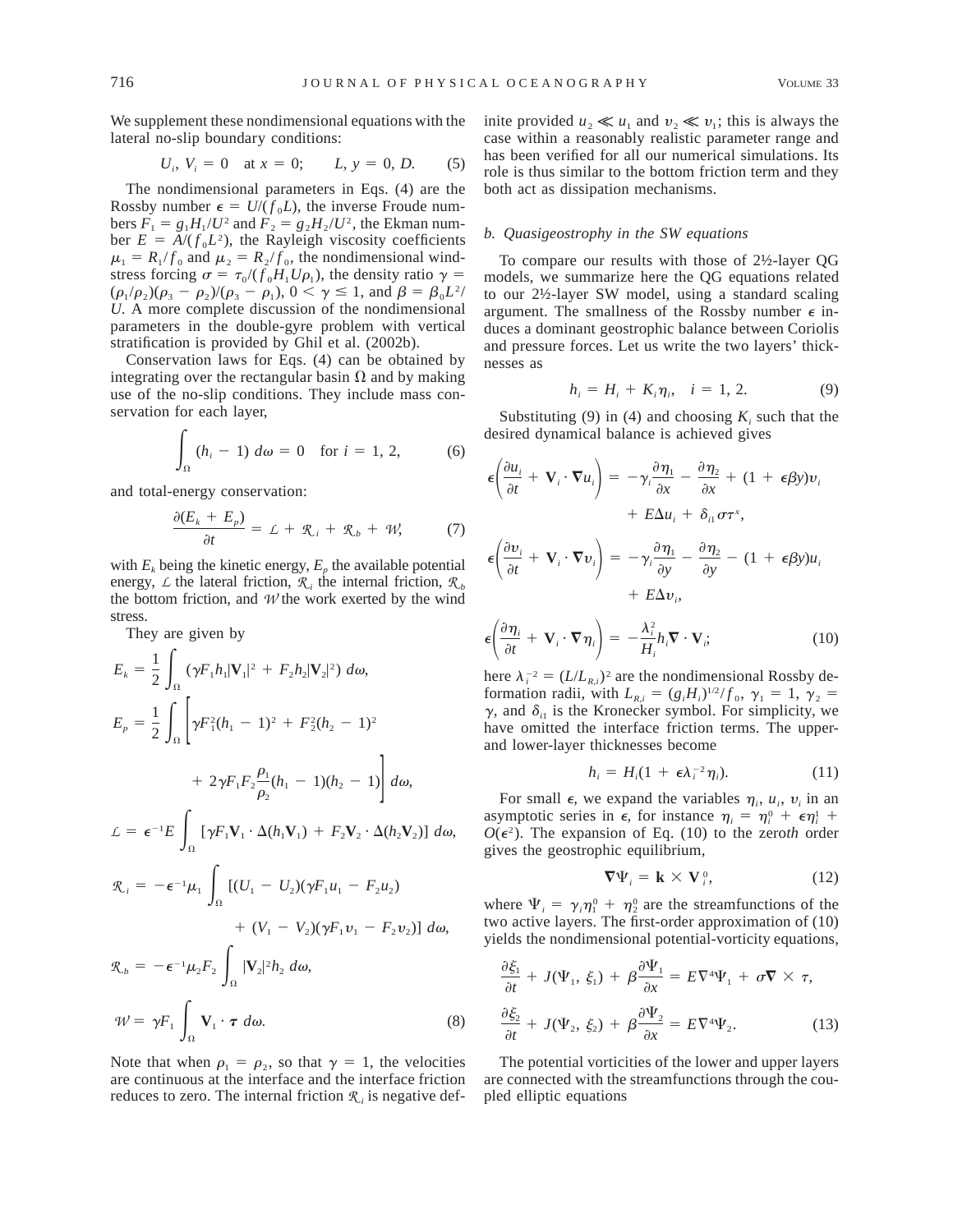$$
\Delta \Psi_1 - \frac{\lambda_1^{-2}}{1 - \gamma} (\Psi_1 - \Psi_2) = \xi_1,
$$
  

$$
\Delta \Psi_2 - \frac{\lambda_2^{-2}}{1 - \gamma} (\Psi_2 - \gamma \Psi_1) = \xi_2.
$$
 (14)

The barotropic and baroclinic components are, respectively,

$$
\Psi_1 + \Psi_2 = \epsilon \left[ \frac{(1+\gamma)}{2} F_1 h_1 + F_2 h_2 \right],
$$
  

$$
\Psi_1 - \Psi_2 = \epsilon \frac{(1-\gamma)}{2} F_1 h_1.
$$
 (15)

Plotting the QG streamfunctions  $\Psi$ , and the eigenvectors  $\psi_i$ , which destabilize them, enables us to better visualize baroclinic modes. The total streamfunction fields  $\Psi$ , are expressed in terms of the layer-thickness deviations  $\eta_i$  using (11) and the expressions of the inverse Froude numbers,

$$
\Psi_1 = \eta_1 + \eta_2 = \epsilon (F_1 h_1 + F_2 h_2), \n\Psi_2 = \gamma \eta_1 + \eta_2 = \epsilon (\gamma F_1 h_1 + F_2 h_2).
$$
\n(16)

The eigenmodes  $\psi_i$  associated with  $\Psi_i$  are likewise equal to  $\epsilon(\gamma_i F_1 h'_1 + F_2 h'_2)$ ; here  $h'_i$  are the upper- and lowerlayer thickness eigenvectors obtained from the linear stability analysis of a steady-state solution of Eq. (4), while  $\gamma_1 = 1$  and  $\gamma_2 = \gamma$ .

#### **3. Numerical methods**

Equations (4), when discretized in space, can be written in the form of a system of nonlinear coupled ordinary differential equations (ODEs):

$$
\dot{\mathbf{W}} = \mathbf{F}(\mathbf{W}; \, \mathbf{P}).\tag{17}
$$

Here  $\mathbf{W} = (U_1, V_1, h_1, U_2, V_2, h_2)$  is the state-variable vector,  $\dot{W} = dW/dt$ ,  $\dot{F} = (f_1, f_2, f_3, f_4, f_5, f_6)$  is the corresponding discretized right-hand side, and  $P = (\epsilon,$  $F_1$ ,  $F_2$ ,  $E$ ,  $\mu_1$ ,  $\mu_2$ ,  $\beta$ ,  $\sigma$ ) is the parameter vector.

Ghil et al. (2002b) provide a complete discussion of the total number of independent parameters for a twomode QG model of the wind-driven circulation. These authors also review briefly previous studies of the double-gyre circulation in terms of the subset of parameters that were varied systematically to help understand the circulation's low-frequency variability. For the present 2½-layer SW model, the number of independent parameters is 8, one larger than in rigid-lid QG models with two layers or two modes. The main parameters that will be varied are the intensity  $\sigma$  of the wind stress and the lower layer's inverse Froude number  $F_2$ . Robustness of the solutions' bifurcation structure will also be studied with respect to the interface Rayleigh viscosity  $\mu_1$ , the spatial resolution, and the asymmetry of the wind stress pattern.

Space differencing is performed on a standard Ar-

akawa C-grid (Arakawa and Lamb 1977). For the nonlinear advection term, a variant of the Lilly scheme (Scheme C in Grammeltvedt 1969) is adopted. This scheme conserves the system's total energy in the absence of friction.

Our aim is to compute the branching structure of Eqs. (4). A first step is to start from a stationary solution. We solve thus

$$
\mathbf{F}(\mathbf{W}; \, \mathbf{P}) = 0,\tag{18}
$$

and compute a branch of solutions as one specific parameter in **P** varies. This is achieved by using Keller's (1977) pseudo-arclength continuation method. One advantage of pseudo-arclength methods is the possibility of computing unstable steady-state solutions and of showing how branches of stable solutions are connected. Continuation methods have already been used in atmospheric models of intermediate resolution (Legras and Ghil 1985), as well as in higher-resolution ocean models (Speich et al. 1995). We refer to Kubiček and Marek (1983) and Seydel (1994) for further details on the use of pseudo-arclength methods in the numerical study of bifurcation problems.

Furthermore, we investigate the linear stability of each solution on a given branch. This involves computing the Jacobian matrix  $J = \partial F / \partial W$ . Because of the ill-conditioned nature of the matrix **J**, we need direct solvers for the implied inverse of **J**. To exploit the sparse structure of **J**, we carry out its **LU** decomposition by applying the unsymmetric-pattern multifrontal method of Davis and Duff (1997). Using such direct solvers, rather than iterative ones, may however seriously restrict the number of unknowns.

In the present study, the size of the domain has been dictated by the compromise between a marginally eddyresolving grid of  $\Delta x = \Delta y = 20$  km and the total number *n* of discrete variables. To use the numerical continuation method we have to solve two  $n \times n$  linear systems at each Newton iteration step of the method. Our numerical methods allow us to use  $n = 30,000$ , namely 5000 grid points for the six unknowns, which yields a domain size of  $L \times D = 1000 \times 2000$  km for our rectangular basin.

To compute the linear stability of the solutions at each step of the continuation method, we write (17) in the more general form

$$
\mathbf{G}(\mathbf{W}, \dot{\mathbf{W}}; \mathbf{P}) = \mathbf{0}.\tag{19}
$$

This is the form that the QG system's spatially discretized version usually takes. The appearance of the time derivatives  $\dot{W}$  in this implicit form is due to the presence of the time-independent boundary conditions. For small disturbances  $\delta$  imposed on a steady state  $W_0$ , the linearized version of (19) reads

$$
\mathbf{G}_{\dot{\mathbf{W}}}(\mathbf{W}_0, \, \mathbf{0}; \, \mathbf{P}) \frac{\partial \delta}{\partial t} + \mathbf{G}_{\mathbf{W}}(\mathbf{W}_0, \, \mathbf{0}; \, \mathbf{P}) \delta = 0. \tag{20}
$$

To solve the system of ODEs (20) mode by mode,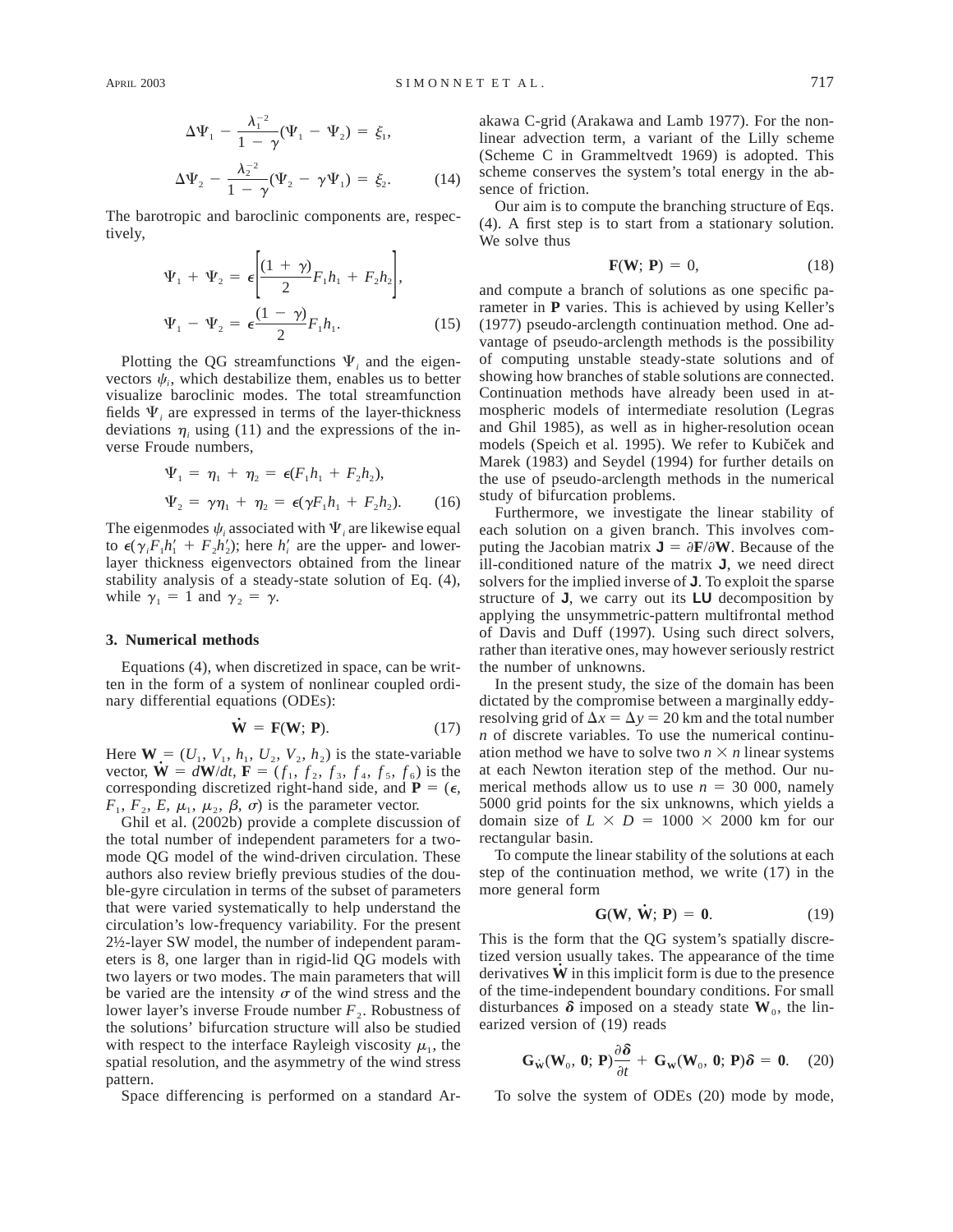we consider the generalized eigenvectors  $\boldsymbol{\varphi}_i$  that solve the generalized eigenvalue problem,

$$
\mathbf{A}\boldsymbol{\varphi} = \eta \mathbf{B}\boldsymbol{\varphi} \tag{21}
$$

with  $A = G_w(W_0, 0; P)$  and  $B = -G_w(W_0, 0; P)$ . In a finite-difference discretization, **B** is diagonal and may be singular because of the boundary conditions (5). A steady-state flow is linearly stable when all eigenvalues have strictly negative real parts. As one of the parameters varies, the stability of the steady state  $W_0$  changes when the leading eigenvalue  $\eta$  crosses the imaginary axis. The manifold of this parameter's critical values, for which  $Re(\eta) = 0$ , marks the boundary between stable and unstable solutions. If  $\text{Im}(\eta_0) \neq 0$ , then a Hopf bifurcation occurs at the critical value  $\eta_0$  and there is no change of sign of the determinant of the Jacobian **J** when crossing the neutral-stability manifold  $Re(\eta) = 0$ at  $\eta = \eta_0$ .

For problems of this size,  $n = O(10^4)$ , it is impossible to use traditional eigenvalue solvers that determine all the eigenvalues and, if desired, all the eigenvectors. However in many hydrodynamic stability problems, the initial instability of a certain steady flow pattern occurs only through a few modes. In the discretized linear stability problem (21), one wishes, therefore, to compute a small number of eigenmodes, that is, those with eigenvalues closest to the imaginary axis; these eigenmodes are often referred to as the ''dangerous'' ones. To do so, we follow Speich et al. (1995) and use a combination of the spectral transform (Christodoulou and Scriven 1988) and the simultaneous iteration algorithm (Stewart and Jennings 1981).

The idea of this algorithm is to transform the eigenvalue problem in such a way that the most dangerous modes become dominant, as they become associated with the largest absolute values. The spectral transform used here is a complex mapping applied to the generalized eigenvalue  $\eta$ ,

$$
\eta = b + a \frac{\kappa - 1}{\kappa + 1},\tag{22}
$$

where *b* is real and *a* is positive. The parameter *b* shifts the generalized spectrum along the real axis, whereas the parameter *a* stretches it. The left complex plane  $\text{Re}(\eta)$  $-b$   $> 0$  is mapped onto the unit disk  $|k| < 1$ , and the imaginary axis  $\text{Re}(\eta - b) = 0$  is mapped onto the unit circle  $|k| = 1$ .

The eigenvalue problem (21) is transformed by (22) into

$$
\mathbf{C}\mathbf{x} = \mathbf{D}k\mathbf{x},\tag{23}
$$

where  $C = A + (a - b)B$ ,  $D = -A + (a + b)B$  and **x** is a generalized eigenvector of (23). Although **B** is singular, the matrices **C** and **D** are generically nonsingular and we therefore consider the problem

$$
\mathbf{E}\mathbf{x} = \mathbf{D}^{-1}\mathbf{C}\mathbf{x} = \kappa \mathbf{x}.\tag{24}
$$

In this way, generalized power methods (Golub and Van

Loan 1996) can be used on the transformed problem. In the process of applying such a method to Eq. (24), we use the **LU** decomposition of Davis and Duff (1997) on **D** as well.

Equations (17) are a discretized form of the forceddissipative PDE system (4). We expect that the solution trajectories—starting from any given initial state in their finite-dimensional phase space—converge to an attractor with much lower dimension than *n.* This could be either a limit cycle, that is, a periodic solution of (17), a torus (quasi periodic), or a chaotic (fractal) attractor (e.g., Ghil and Childress 1987; Temam 1998). In order to classify such finite-dimensional attractors we need to integrate the ODEs (17) over a long time interval  $T_0$ ; we use  $T_0 \ge 150$  yr in most of our simulations, for which we adopted a space-centered Euler backward (Matsuno) scheme. Domain decomposition was used in order to save computer time since the time step  $\Delta t$  is less than 20 min in most of the simulations.

At each time step we compute kinetic and potential energy and other diagnostic quantities that characterize the flow pattern. We then subject the time series of these global state variables to singular-spectrum analysis (SSA) in order to extract the system's principal modes of low-frequency variability. SSA is by now a wellestablished advanced method for the spectral analysis of oceanographic (Colebrook 1978), as well as nonlinear (Broomhead and King 1986), atmospheric (Fraedrich 1986), and climatic (Vautard and Ghil 1989) time series. We refer to Dettinger et al. (1995) and Ghil et al. (2002a) for the methodology and its applications.

# **4. Bifurcation structure**

### *a. General approach*

We now explore different regimes of the 2½-layer SW model as the parameters vary. We first compute the bifurcation diagrams of the steady-state solutions. The control parameter under consideration is always plotted on the abscissa. The quantitity that characterizes the solution on the ordinate is chosen, following Chang et al. (2001), to be the normalized transport difference TD. We define it here as

$$
TD = \frac{(h_{1, \text{MAX}} + h_{1, \text{MIN}} - 2)}{\max\{|h_{1, \text{MAX}} - 1|, |h_{1, \text{MIN}} - 1|\}},\qquad(25)
$$

where  $h_{1,\text{MAX}}$  is the maximum and  $h_{1,\text{MIN}}$  is the minimum of  $h_1$  over the rectangular domain  $\Omega$ . The strength of the subtropical gyre is proportional to the quantity  $h_{1,\text{MAX}}$  $-1$  and that of the subpolar gyre to  $h_{1,\text{MIN}} - 1$ .

Zero transport difference between the gyres,  $TD =$ 0, corresponds to a perfectly (anti-) symmetric solution, with two counterrotating gyres of equal strength and spatial extent. A negative TD value corresponds, as we shall see, to a solution with a subpolar, cyclonic gyre that is more intense than the subtropical, anticyclonic gyre but smaller in spatial extent than the latter; these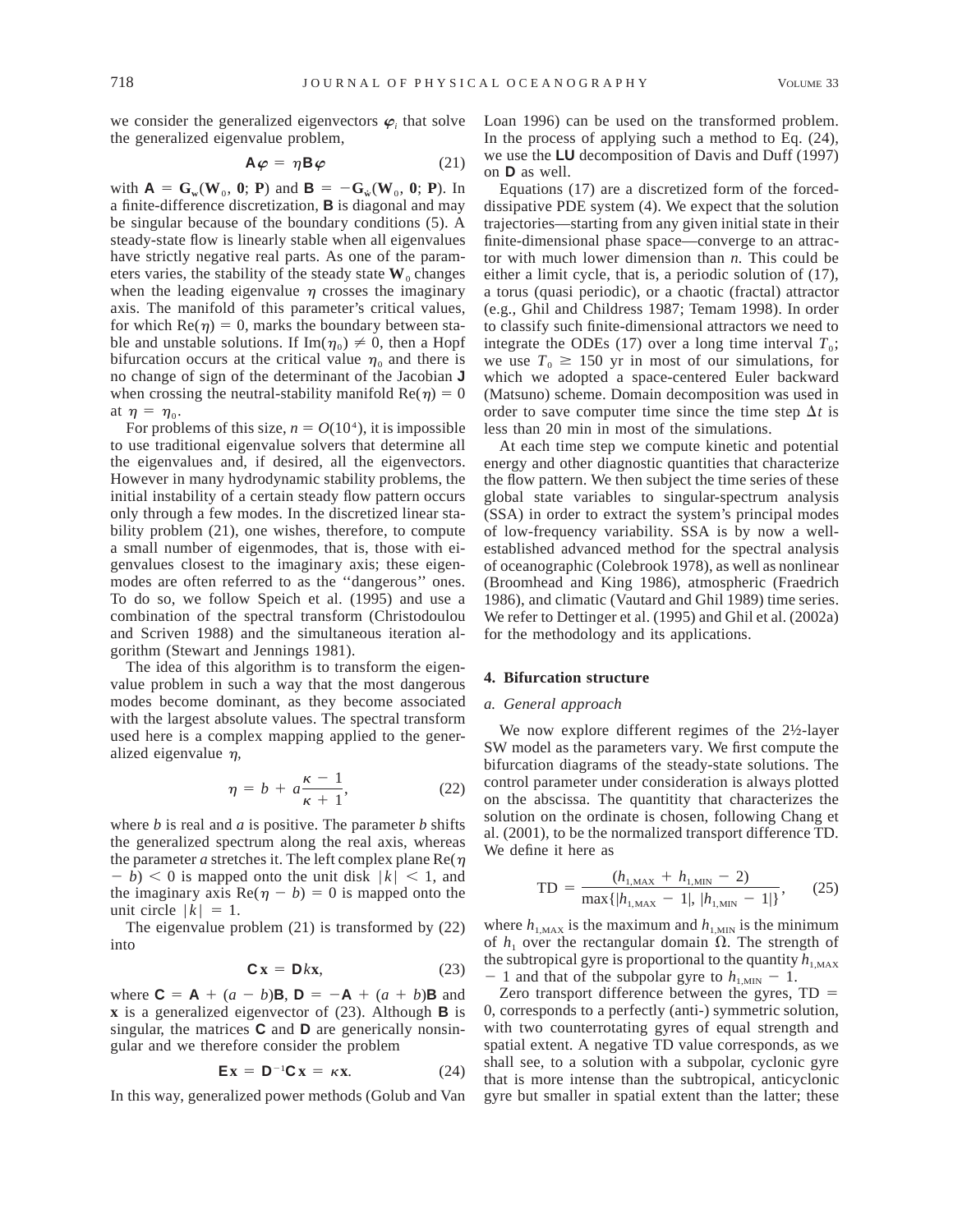TABLE 1. Reference values of the model's nondimensional parameters.

| Param- |                                                                                                  |            |  |                                             |  |                             |  |  |
|--------|--------------------------------------------------------------------------------------------------|------------|--|---------------------------------------------|--|-----------------------------|--|--|
| eter   | $\sigma$                                                                                         | $\epsilon$ |  | $E$ and $E$ and $E$ and $E$ and $E$ and $E$ |  | $\mu_1$ $\mu_2$ $F_1$ $F_2$ |  |  |
|        | Value $2.5 \times 10^{-3}$ 0.02 20 0.6 $\times 10^{-5}$ 10 <sup>-3</sup> 10 <sup>-3</sup> 20 4.0 |            |  |                                             |  |                             |  |  |

solutions will be called "subpolar." Conversely,  $TD$  > 0 corresponds to a subtropical gyre that has a smaller extent but is stronger than the subpolar one; we call these solutions ''subtropical.'' Note that the definition of TD used by Chang et al. (2001)—based on the streamfunction values in their model's barotropic vorticity equation—results in associating  $TD \ge 0$  with the same branches of the bifurcation diagram as ours. In our SW model, however, we do not expect a perfectly symmetric steady state with  $TD = 0$  for small  $\sigma$ , like in Chang et al.'s model (see below).

In the following bifurcation diagrams, solid lines indicate stable branches and dashed lines unstable ones. The singularities of the bifurcation curves are labeled with *L* for limit or turning points, that is, saddle-node bifurcations, and with HB for Hopf bifurcation points. The flow patterns associated with the bifurcation diagrams are contour plots of the upper- and lower-layer streamfunctions, together with their maxima, minima, and contour interval in nondimensional units. For both the steady-state and the time-evolving computations, the numerical methods we use impose mass conservation (6) in each layer; that is, the mean value of the  $h_1$  and  $h<sub>2</sub>$  deviations must be zero.

The reference values of the dimensionless parameters are given in Table 1. In each bifurcation diagram hereafter, one of these parameters varies, while the others are kept constant at the values shown in the table.

## *b. Dependence on wind stress forcing*

The bifurcation diagram of steady-state solutions, for varying amplitudes  $\sigma$  of the wind stress, is shown in Fig. 2. The subpolar branch is continuous across the entire range of  $\sigma$  values examined, starting at  $\sigma = 0$ . It is, therefore, easy to obtain in a straightforward manner by starting from a solution at rest, with zero velocities and  $h_1 \equiv h_2 \equiv 1$ , and using the continuation method with respect to the parameter  $\sigma$ .

The isolated branch of steady solutions in Fig. 2 is made up of the perturbed-symmetric and the subtropical branch, both of which start at  $\sigma > 2 \times 10^{-3}$  and do not connect to the subpolar one. It is thus quite difficult to compute this branch if one does not take into account the inherent mathematical structure of the problem at hand. To wit, the branching structure of the QG equations is of pitchfork type (Cessi and Ierley 1995; Jiang et al. 1995), with connected branches due to reflection symmetry through the mid axis ( $y = D/2$ ) of the basin since the PDEs, boundary conditions and forcing all admit this symmetry. This is topologically different from the SW models (Jiang et al. 1995; Speich et al. 1995; Dijkstra and Molemaker 1999), where the symmetry-breaking bifurcation is of perturbed pitchfork type; that is, the three connected branches of the perfect pitchfork bifurcation become disconnected.

We know, however, that the isolated, subtropical  $+$ symmetric branch of solutions in the latter case is a perturbation of the corresponding two branches in the former. We computed therefore the subtropical  $+$  symmetric branch in the following way. In the absence of interfacial and bottom friction; that is, when  $\mu_1 = \mu_2$  $= 0$ , there exists a trivial solution of our 2½-layer model (4). This solution has a motionless second layer  $U_2$  =  $V_2 = 0$ ,  $h_2 = -\gamma (F_1/F_2)h_1$ , while the motion in the upper layer  $(U_1, V_1, h_1)$  is a solution of the 1½-layer SW equations with  $F = (1 - \gamma)F_1$ . A subtropical-branch solution for this 1½-layer model is easily obtained using reflection symmetry. Indeed, for well-chosen values of  $\sigma$ , the flow pattern that is symmetric with respect to the subpolar-branch solution usually belongs to the basin of attraction of the subtropical-branch solution that we are looking for. This solution is then found by using the Newton method.

Next, we return to the 2½-layer model by continuation in  $\mu_1$  and  $\mu_2$  until we reach the right values of the parameters. We are thus able to connect smoothly the 2½-layer model (4) to the 1½-layer model. In essentially the same way as Speich et al. (1995) obtained a perturbed pitchfork bifurcation for the latter, we thus obtain it for our 2½-layer model. However, we will describe in section 4d a simpler and more systematic way to find the isolated branch.

For small wind-stress amplitude  $\sigma \le 1.5 \times 10^{-3}$ , we obtain a unique steady-state solution that belongs to the subpolar branch. We note that the graphic representation of the subtropical and subpolar branch as either the upper or the lower branch in a bifurcation diagram depends on the scalar quantity chosen to represent the solution on the ordinate of the bifurcation diagram. The ''ordering'' of the branches here is the same as in Speich et al. (1995) and Chang et al. (2001). It is opposite to that of Jiang et al. (1995), who used the latitudinal position of the merger point between the two boundary currents—after separation from the western boundary, as they form the model's eastward jet—to plot on their ordinate.

The flow pattern on the low-wind-stress portion of the branch (not shown) is close to (anti-)symmetric, while the transport difference is negative. In our SW model, the slope of the sea surface and of the thermocline associated with the eastward jet on a  $\beta$  plane break the symmetry. This is reflected by the fact that the transport difference TD for the subpolar branch is not zero when the wind stress intensity  $\sigma$  is small (see also Dijkstra and Molemaker 1999), while in a QG model TD must be zero in this case (Chang et al. 2001). The second layer is almost motionless and deviations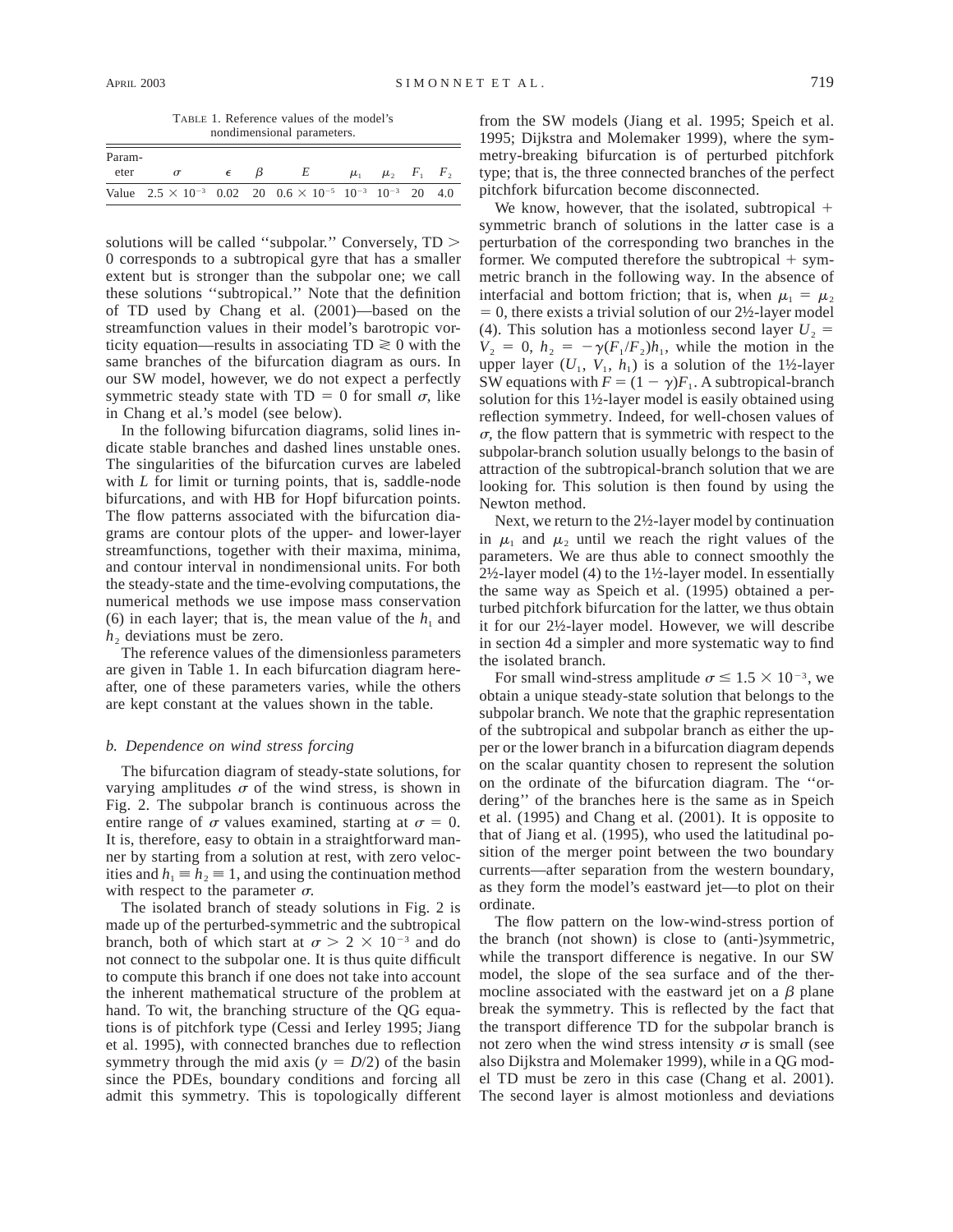

FIG. 2. Bifurcation diagram with respect to the wind stress intensity  $\sigma$ ; the normalized transport difference TD is plotted vs  $\sigma$ . The streamfunction flow patterns at Hopf bifurcation are referred by arrows to the appropriate location on the subpolar branch,  $\sigma_{\rm HB}^{\rm (bol)} = 2.717 \times$  $10^{-3}$ ; perturbed symmetric branch,  $\sigma_{\text{HB}}^{\text{sym}} = 2.901 \times 10^{-3}$ ; and subtropical branch,  $\sigma_{\text{HB}}^{\text{true}} = 2.821 \times 10^{-3}$ .

of its thickness from a constant are similar to the upper layer with the sign reversed (not shown either).

We have confirmed, by looking at very small values of  $\sigma$ , that TD  $\neq$  0 for  $\sigma \rightarrow$  0. The slight difference between the subpolar and subtropical thickness deviations yields a nonzero value of  $TD = -0.2$  in the limit of zero wind stress intensity. More precisely, the subtropical limit is  $h_{1,\text{MAX}} = 1 + K^{\text{tro}} \sigma + O(\sigma^2)$  and the subpolar one is  $h_{1,\text{MIN}} = 1 - K^{\text{pol}} \sigma + O(\sigma^2)$ ; hence the quantity TD converges to  $(K<sup>tro</sup> - K<sup>pol</sup>)/max(K<sup>pol</sup>, K<sup>tro</sup>).$ In the SW case  $K^{\text{tro}} \neq K^{\text{pol}}$ , whereas in the symmetric QG case  $K^{\text{tro}} = K^{\text{pol}}$ . Although the limit  $\sigma \to 0$  yields a system of linear PDEs, it is not known in general how *K*tro and *K*pol depend on the geometry and the physical parameters of the problem. In the present case it appears that  $K^{\text{tro}} < K^{\text{pol}}$ , so the subpolar branch is chosen first. This point is also discussed in section 5d.

For  $\sigma$  larger than 1.6  $\times$  10<sup>-3</sup>, the transport difference decreases suddenly as the subpolar gyre's intensity increases. The flow patterns become more and more asymmetric, like the one shown at the bottom of Fig. 2. In the upper layer, the greater strength of the subpolar gyre is associated with the formation of an intense recirculation vortex near its western boundary and the symmetry axis. A weaker vortex of opposite polarity is formed in the corresponding position within the subtropical gyre. We shall refer to these inertial recirculation features as cells or vortices to distinguish them from the basinwide gyres that are dominated by Sverdrup balance (see also Ghil et al. 2002b).

The subtropical gyre's greater spatial extent results from the poleward overshooting of its western boundary current and the formation of the eastward jet on the poleward side of the domain's symmetry axis. The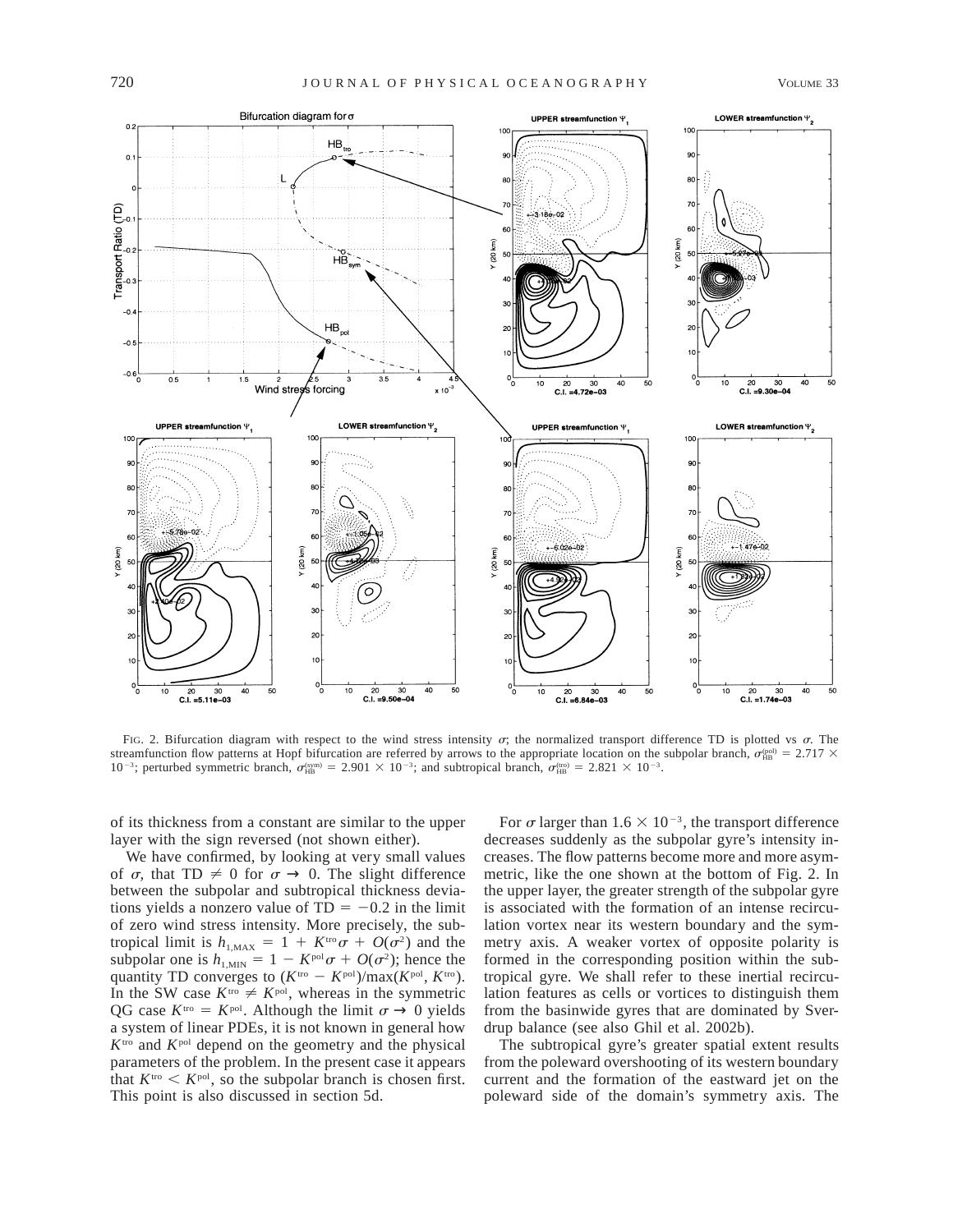

FIG. 3. Schematic diagram of the flow in the two layers: for a strong (a), (c) cyclonic and (b), (d) anticyclonic circulation. Here (a) and (b) represent flow with interfacial friction,  $\mu_1 \neq 0$ ; for (c) and (d),  $\mu_1 = 0$ .

abrupt change of TD past  $\sigma = 1.6 \times 10^{-3}$  is, in fact, related to a change in the position of the minimum upper-layer thickness, which lies just off the southwardflowing western boundary current when  $\sigma$  < 1.6  $\times$  $10^{-3}$ , while it lies farther offshore, just poleward of the subpolar recirculation cell, when  $\sigma > 1.6 \times 10^{-3}$ . Global quantities, however, like the kinetic and potential energy, evolve smoothly as  $\sigma$  increases (not shown).

As the cyclonic recirculation cell gains in intensity, the second layer is sucked up, while keeping a thickness that is approximately constant,  $h_2 \approx 1$ , but still larger than its thickness at rest,  $h_2 \ge 1$  (see Fig. 3a). Likewise, the second layer keeps its thickness approximately constant as it is being pushed down under the anticyclonic recirculation cell (see Fig. 3b). Figures 3a and 3b show schematically that the thickness deviations in the second layer, while small, are in general of opposite sign to those found in the upper layer. A comparison of Figs. 3c and 3d (where interface friction is zero) with Figs. 3a and 3b (where it is not) indicates that the interaction between the two layers through the interface friction term is fairly substantial in the inertial recirculation region.

The velocity fields in both active layers (not shown) are more intense overall in the stronger subpolar recirculation cell. They are weaker in the second layer, due to the negative interference between the flow's baroclinic component, which changes sign between the two

active layers, and the barotropic component, which does not (see Ghil et al. 2002b).

For  $\sigma$  greater than 2.21  $\times$  10<sup>-3</sup>, we obtain a subtropical and a perturbed-symmetric branch, one stable and the other one unstable; neither is connected to the subpolar branch at any parameter values that we have explored. Near the limit point *L* at the merger of these two branches, two counterrotating vortices appear on the unstable symmetric branch in the inertial recirculation zone; they gain in intensity in both layers as  $\sigma$ increases (middle-right panel in Fig. 2). The solutions on this branch are nearly antisymmetric, with an only slightly stronger subpolar cell. They resemble therein the solutions on the subpolar branch at low  $\sigma$  (not shown) but are more intense and hence unstable (see also Speich et al. 1995).

As we increase the forcing parameter along the subtropical stable branch (upper-right panel in Fig. 2), the subtropical cell is stronger and tighter in spatial extent, as expected from earlier work. The strong anticyclonic recirculation vortex in the upper layer is accompanied by a smaller and weaker vortex of the same sign in the lower layer, indicating the predominance of barotropic flow in the inertial recirculation zone (see Ghil et al. 2002b).

The first branch to lose its stability is the subpolar branch; we obtain a Hopf bifurcation for  $\sigma_{HB}^{\text{(pol)}} = 2.717$  $\times$  10<sup>-3</sup> with a subannual period of *T* = 148 days. This agrees quite well with the Hopf bifurcation off the two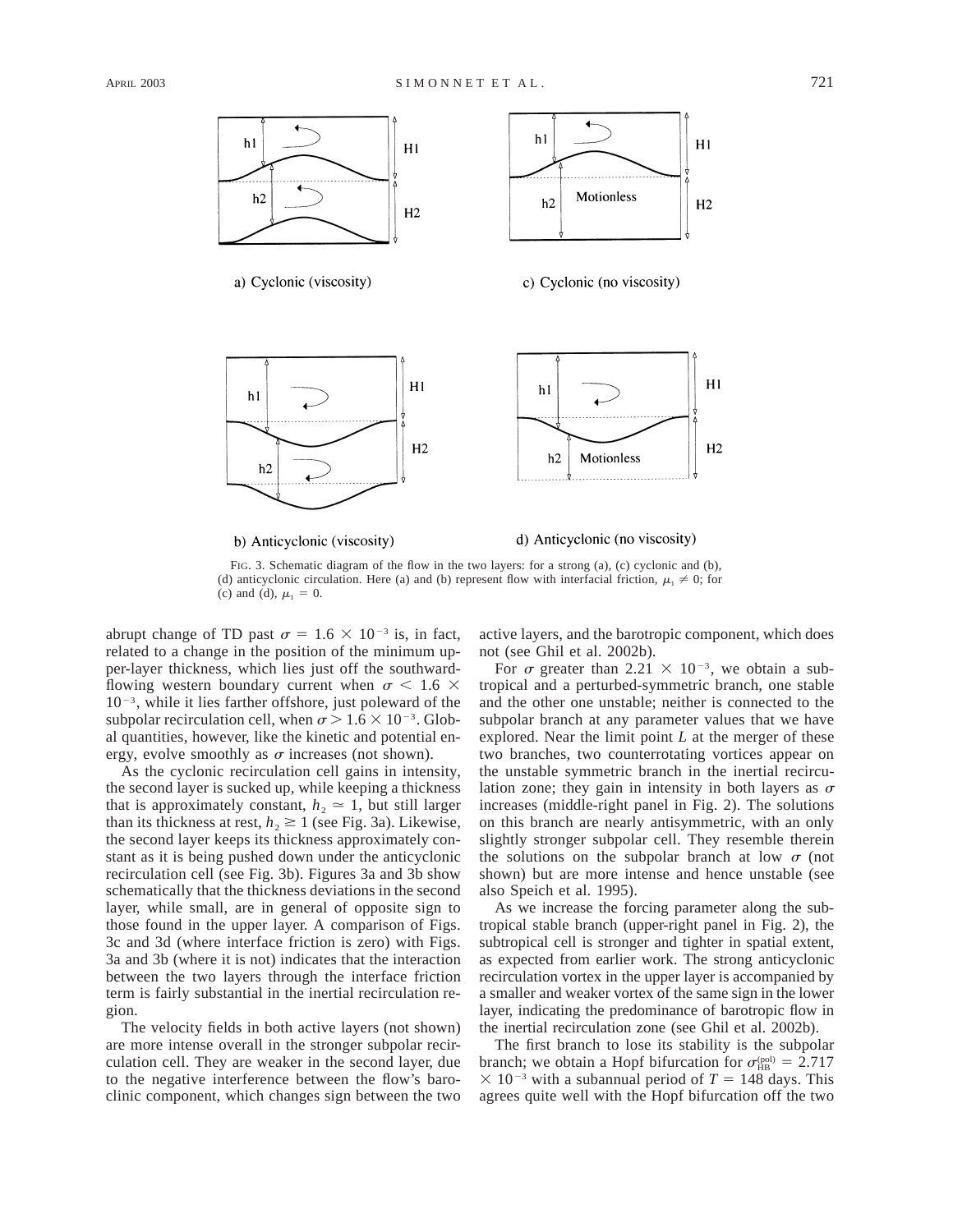symmetric branches in Chang et al.'s (2001) QG barotropic model. The next Hopf bifurcation is off the stable subtropical branch at  $\sigma_{HB}^{(tro)} = 2.821 \times 10^{-3}$  and has an interannual period of  $T = 704$  days. This result is slightly different from the one found in Speich et al. (1995), as the subtropical branch lost its stability more easily through primary Hopf bifurcation for the region of parameter space they explored. We will see in section 3 of Part II, however, that the time-dependent solutions off the subtropical branch are not very stable and contribute only indirectly to the low-frequency variability that prevails in the aperiodic regime.

The first oscillatory mode that arises of the subpolar branch has thus a much higher frequency than the one off the subtropical branch: the period associated with the unstable mode for the latter is almost five times longer than for the subpolar branch. This was already observed in the 1½-layer SW model of Jiang et al. (1995) and Speich et al. (1995). We will investigate in greater detail this phenomenon in section 2 of Part II. Finally, the unstable symmetric branch also undergoes a Hopf bifurcation, and an unstable limit cycle develops for  $\sigma_{HB}^{(\text{sym})}$  =  $2.901 \times 10^{-3}$ , with a period of  $T = 243$  days.

For a QG barotropic model with large aspect ratio  $L<sub>r</sub>$ / *Ly* (Primeau 1998), a larger number of stationary solution branches arises for higher values of  $\sigma$ . These are due to the appearance, via additional pitchfork bifurcations, of further stationary-solution branches that are associated with additional meanders along the eastward jet. Ghil et al. (2002b) provide some analytical support for Primeau's numerical evidence, still in a QG framework. Many QG studies, however, exhibit three distinct connected branches (Cessi and Ierley 1995; Dijkstra and Katsman 1997), one symmetric and the other two asymmetric, with different qualitative features; the latter arise from two successive pitchfork bifurcations. This QG picture stands in contrast with the SW case, in which only two connected branches, both related to the first, perturbed pitchfork bifurcation have ever been found.

#### **5. Sensitivity results**

In this section, we compute bifurcation diagrams like those in Fig. 2 with respect to additional parameters: the Rayleigh viscosity parameter  $\mu_1$ , the inverse Froude number  $F<sub>2</sub>$  of the lower active layer, and the asymmetry *s* of the wind stress forcing (to be defined in section 5c below). In each case, all other parameters have the value given in Table 1. We also consider the dependence of the critical values for saddle node and Hopf bifurcation with respect to one parameter, such as wind stress intensity  $\sigma$ , on the values of another parameter, such as  $F<sub>2</sub>$ . Last, the robustness of our bifurcation results to the model's spatial resolution is investigated.

# *a. Dependence on the interface friction*

We let the Rayleigh viscosity parameter  $\mu_1$  vary first. It acts as a dissipation parameter, and we expect it there-

fore to lead to less complex flows as it increases. Moreover,  $\mu_1$  gives also the strength of the interaction between the two active layers: for  $\mu_1 = 0$  the two layers are essentially uncoupled and the solution of Eqs. (4) is the 1½-layer solution described at the beginning of section 4b. We use  $1/\mu_1$  as the abscissa in Fig. 4 in order to obtain incease of complexity along the abscissa, as in Fig. 2. For a value of  $\mu_1$  greater than  $1.8 \times 10^{-3}$ (i.e.,  $1/\mu_1 \leq 5.5 \times 10^2$ ) we obtain only one branch of stationary solutions, to wit, the subpolar branch.

For small values of  $1/\mu_1$  (lower-left panel in Fig. 4), the two gyres are relatively weak and nearly antisymmetric. In the bifurcation diagram, we observe a sharp change in the slope of the transport difference TD versus  $1/\mu_1$  at about  $1/\mu_1 \approx 4 \times 10^2$ . The value of TD for smaller  $1/\mu_1$  (i.e., for  $\mu_1 \geq 2.5 \times 10^{-3}$ ) is nearly constant and approximately equal to  $-0.2$ . This is precisely the value we obtained for small wind-stress intensity in Fig. 2.

As we increase  $1/\mu_1$  further, we obtain the two additional branches, perturbed-symmetric and subtropical. The flow patterns on the two stable branches, subpolar (lower branch in Fig. 4) and subtropical (upper branch in Fig. 4), look very similar to the corresponding solutions obtained by varying  $\sigma$  (Fig. 2). The flow on the unstable symmetric branch (upper-right panel in Fig. 4), exhibits an almost symmetric dipole in the inertial recirculation zone; this dipole is more elongated in the E–W direction than is the case for the stable branches (see also Fig. 2).

As  $1/\mu_1$  increases, we obtain nearly the same spatial patterns for  $h_1$  and  $h_2$  (not shown), only with the signs reversed, since the lower layer interacts less with the top layer. This behavior is the same as the one obtained by Dijkstra and Katsman (1997) in their two-layer QG model: since they neglected interface friction, their lower layer interacted only through the pressure term with the upper layer.

All three steady-state branches are again destabilized by Hopf bifurcation. The subpolar branch is destabilized first for  $\mu_{\text{HB}}^{\text{(pol)}} = 0.6824 \times 10^{-3}$  with a period  $T = 127$ days, then the subtropical branch for  $\mu_{HB}^{(tro)} = 0.6756 \times$  $10^{-3}$  with  $T = 140$  days, and finally the unstable branch gives rise to an unstable limit cycle for  $\mu_{HB}^{(\text{sym})} = 0.2747$  $\times$  10<sup>-3</sup> and *T* = 248 days. The periods associated with the oscillatory instabilities off the perturbed-symmetric and the subpolar branch here are quite close to those obtained by increasing the wind stress  $\sigma$  in Fig. 2 (243) vs 248 days and 148 vs 127 days).

#### *b. Dependence on inverse Froude number*

We recall that  $F_2 = g[(\rho_3 - \rho_2)/\rho_3]H_2/U^2$  is the lower-layer inverse Froude number. Letting this parameter vary may be interpreted either as a change of the lowerlayer reference thickness  $H_2$  or as a change in the internal deformation radius  $L_{R,2} = (g_2 H_2)^{1/2} / f_0$  (see sec-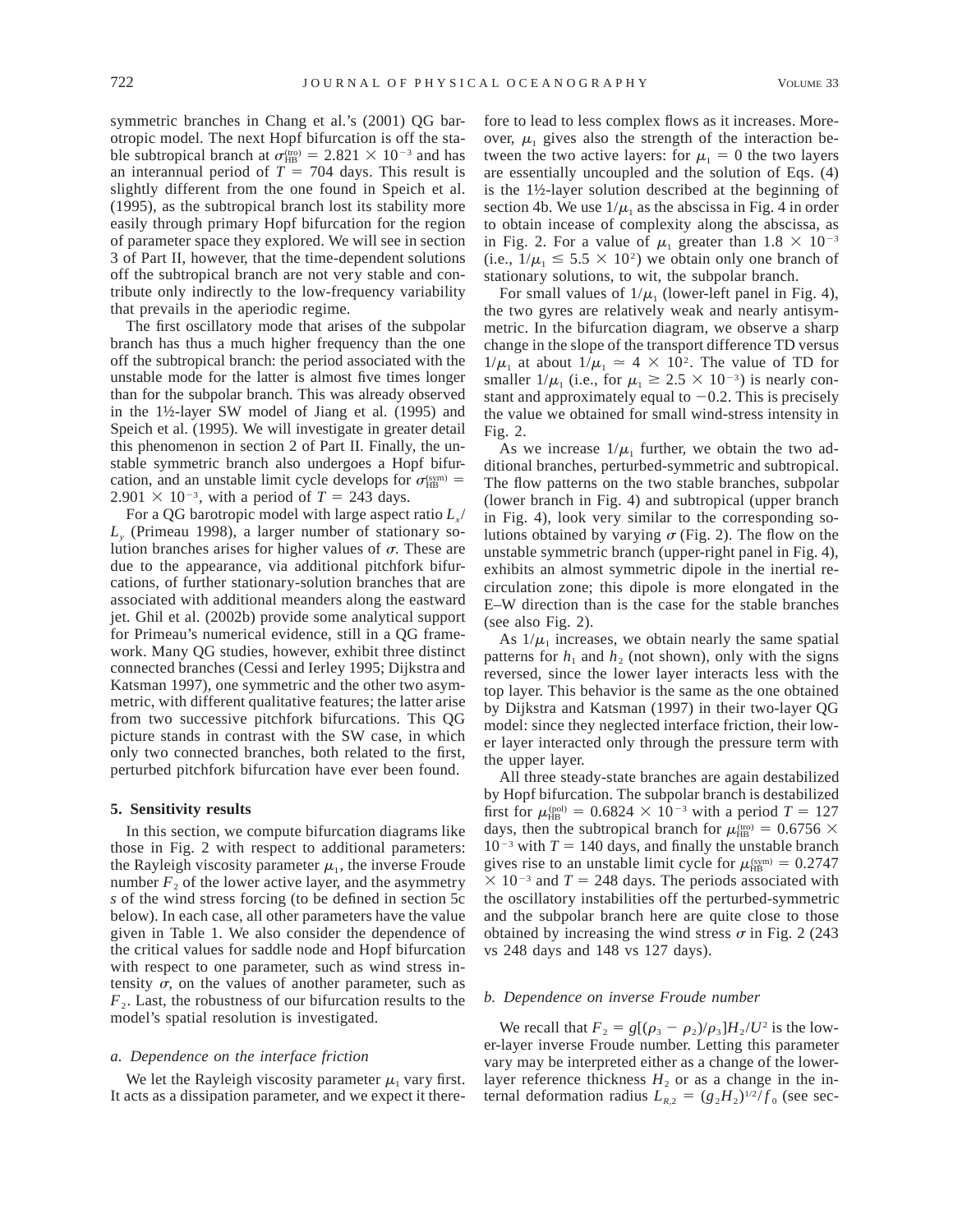

FIG. 4. Bifurcation diagram for the Rayleigh viscosity parameter  $\mu_1$ ; in the central panel TD is plotted vs  $1/\mu_1$ . The flow patterns are referred by arrows to points in the central panel, as in Fig. 2: (lower-left) the steady state at  $\mu_1$  =  $10^{-2}$ ; (lower right) the Hopf bifurcation on the subpolar branch,  $\mu_{HB}^{(p_0)} = 0.6824 \times 10^{-3}$ ; (upper right) the perturbed symmetric branch,  $\mu_{HB}^{(\text{sym})} = 0.2747 \times 10^{-3}$ ; and (upper left) the subtropical branch,  $\mu_{HB}^{(\text{imp})} = 0.6756 \times 10^{-3}$ .

tion 2b) or both. By doing so, we obtain a perturbed pitchfork bifurcation as well (see Fig. 5).

As  $F_2$  is decreased, all three branches undergo Hopf bifurcation for very small values of  $F_2$ . A decrease of the internal Rossby radius of deformation thus destabilizes the flow, as in Ghil et al.'s (2002b) two-mode QG model. The subpolar branch is destabilized for  $F<sub>2</sub>$  $= 0.20$  with a period of  $T = 128$  days and the subtropical branch for  $F_2 = 0.17$  with  $T = 140$  days. Multiple equilibria disappear for  $F_2 > 10.6$ , leading to the existence of the subpolar branch of solutions only. An increase of the lower-layer thickness stabilizes the flow in the same way as in Dijkstra and Katsman's (1997) two-layer QG model. The flow patterns associated with the various branches and with the saddle-node bifurcation point at  $F<sub>2</sub> = 10.6$  are shown in Fig. 5.

We computed Hopf bifurcations and saddle-node bifurcations with respect to  $\sigma$  as the depth  $H_2$  of the lower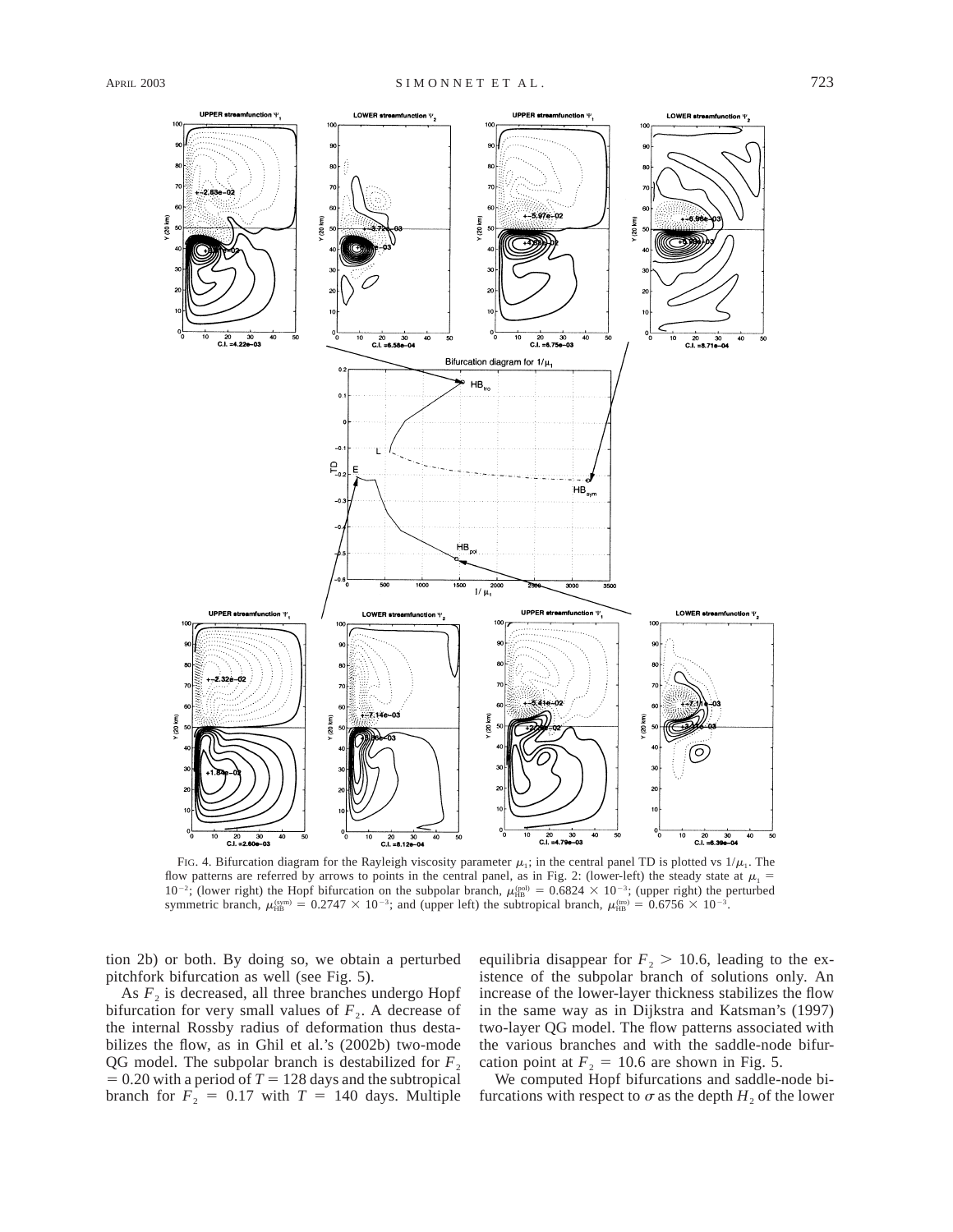

FIG. 5. Bifurcation diagram for the inverse Froude number  $F_2$ , with TD plotted vs  $F_2$ . The flow patterns are referred to the bifurcation diagram, as in Figs. 2 and 4: (lower right) the unique, subpolar branch for  $F<sub>2</sub> = 20$ ; (upper right) the saddle-node bifurcation between the perturbed symmetric and the subtropical branch for  $F_2 = 10.6$ ;  $F_2 = 1$  on the subpolar (lower left) and subtropical (upper left) branch.

layer varies continuously. We compared two cases: in the upper panel of Fig. 6, the interface friction term is neglected, that is  $\mu_1 = 0$ , while in the lower one it is not.

When  $\mu_1 = 0$ , the active lower layer is motionless and stationary solutions do not depend on  $F<sub>2</sub>$ ; hence the solid line that marks the locus of the saddle-node bifurcation is vertical in the upper panel. For decreasing

values of  $H<sub>2</sub>$ , the disconnected branch of solutions becomes unstable in its entirety. The Hopf bifurcation off the subpolar branch occurs before the saddle-node bifurcation, as soon as  $H_2 \le 2050$  m. Subpolar-branch solutions are subject to oscillatory instability for small values of TD, when the asymmetry is weak. The period of the first unstable mode varies from 3 months for  $H_2$  $=$  50 m to 5 months for larger values of  $H_2$ .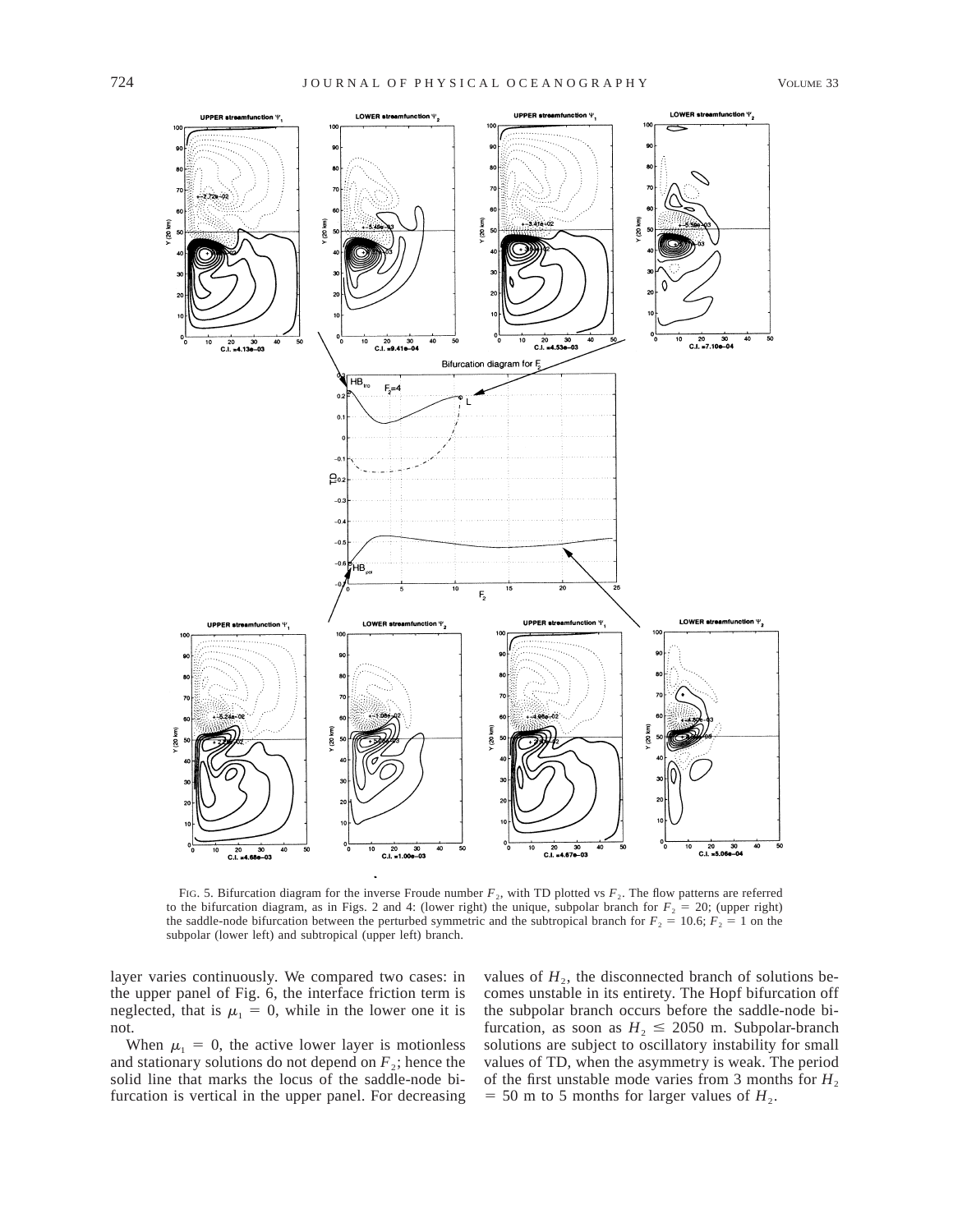

FIG. 6. Dependence of the Hopf bifurcation locus on the subpolar branch (dashed lines) and saddle-node bifurcation locus (solid line) on  $F_2$ : (top)  $\mu_1 = 0$  and (bottom)  $\mu_1 = 10^{-3}$ . The values  $g_1 = 3.82$  $\times$  10<sup>-2</sup> m s<sup>-2</sup> and  $g_2 = 1.91 \times 10^{-2}$  m s<sup>-2</sup> of the reduced gravities and  $H_1 = 500$  m, i.e.,  $F_1 = 19.10$ , are held constant; all other parameter values are given in Table 1.

In the lower panel of Fig. 6 we used a nonzero value of  $\mu_1$ ; that is, the upper and lower layer interact through the interface friction term. As we decrease  $H_2$ , the Hopf bifurcation occurs eventually before the saddle-node bifurcation as well. This, however, only happens for a much smaller  $H_2$  value, of  $H_2 = 450$  m, when compared with the value  $H_2 = 2050$  m for  $\mu_1 = 0$ . For  $\mu_1 \neq 0$ , we obtained only a weak dependence of the first unstable mode's period as  $H_2$  varies, with  $T \approx 4$  months over the entire range of  $H_2$  values shown in the panel. Similar results were found by Dijkstra and Katsman (1997) for a two-layer QG model. Ghil et al. (2002b) also found a Hopf bifurcation before the pitchfork bifurcation for small enough values of the internal Rossby radius of deformation  $L_R$  in their two-mode model.

#### *c. Dependence on the asymmetry of the forcing*

We consider now a perturbation of the (anti-) symmetric profile of the wind stress forcing. The spatial pattern of the perturbation that we study is

$$
\tau^x = -\tau_0 e^{s(y - D/2)} \cos(2\pi y / D); \tag{26}
$$

 $\tau^{x}/\tau_0$  is then normalized by its  $L_2$  norm. For  $s > 0$  the subpolar gyre is strengthened by the pumping of increased negative vorticity into its upper layer. The opposite is the case for  $s < 0$ ; that is, the pumping of positive vorticity strengthens the subtropical gyre. Figure 7 shows the bifurcation diagrams with respect to the asymmetry parameter *s,* for three different values of the wind-stress intensity parameter  $\sigma$ .

For a small value of the wind-stress strength,  $\sigma$  =  $1.27 \times 10^{-3}$ , only one solution exists over the entire range of *s* considered (dash–dotted line in the figure). As *s* decreases, the transport ratio TD in the figure in-



FIG. 7. Dependence on the zonal wind profile's asymmetry parameter *s*. The three bifurcations curves are for  $\sigma = 1.27 \times 10^{-3}$  (dash– dotted line),  $\sigma = 2.56 \times 10^{-3}$  (solid line marked by plus signs), and  $\sigma = 3.51 \times 10^{-3}$  (plain solid line). Here  $H_2 = 500$  m, i.e.,  $F_2 =$ 9.55, while all other parameter values are as in Fig. 6.

creases and becomes positive. We obtain an antisymmetric solution with two gyres of equal strength for *s*  $-0.40$ . This indicates that the existence of subpolarbranch solutions, with  $TD < 0$ , is quite robust to perturbations of the wind stress profile.

For  $\sigma$  large enough, multiple equilibria coexist. We obtain, for  $\sigma = 2.56 \times 10^{-3}$  (line marked by plus signs), a connected, S-shaped curve that intersects the  $s = 0$ axis three times. The solutions at  $s = 0$  correspond to the subpolar-branch, subtropical-branch, and unstablebranch solutions in Fig. 2: these three branches are now connected through the wind stress profile's degree of asymmetry. The parameter *s* gives therewith a systematic and easy way to compute the isolated branch by starting from the subpolar branch and using continuation methods. Moreover, this method works well almost independently of the perturbation profile chosen. In Fig. 7, a fold develops for  $\sigma \ge 3.4 \times 10^{-3}$  (plain solid line) near two values of the asymmetry parameter,  $s = -0.64$ and  $s = 0.40$ .

# *d. Dependence on the spatial resolution*

The western boundary currents' intensity and separation point have a substantial impact on the whole midlatitude basin's double-gyre circulation. Given this impact, on the one hand, and these currents' sharp gradients, on the other, it is important to resolve the details of their boundary layer structure.

The frictional Munk layer has a nondimensional width  $\delta_M = (A/\beta)^{1/3}/L$ , while the corresponding inertiallayer width  $\delta$ <sub>*i*</sub> is proportional to  $\epsilon^{1/2}$ , where  $\epsilon$  is the Rossby number (Pedlosky 1987, 1996; Chang et al. 2001: see sections 2a and 2b here for a definition of all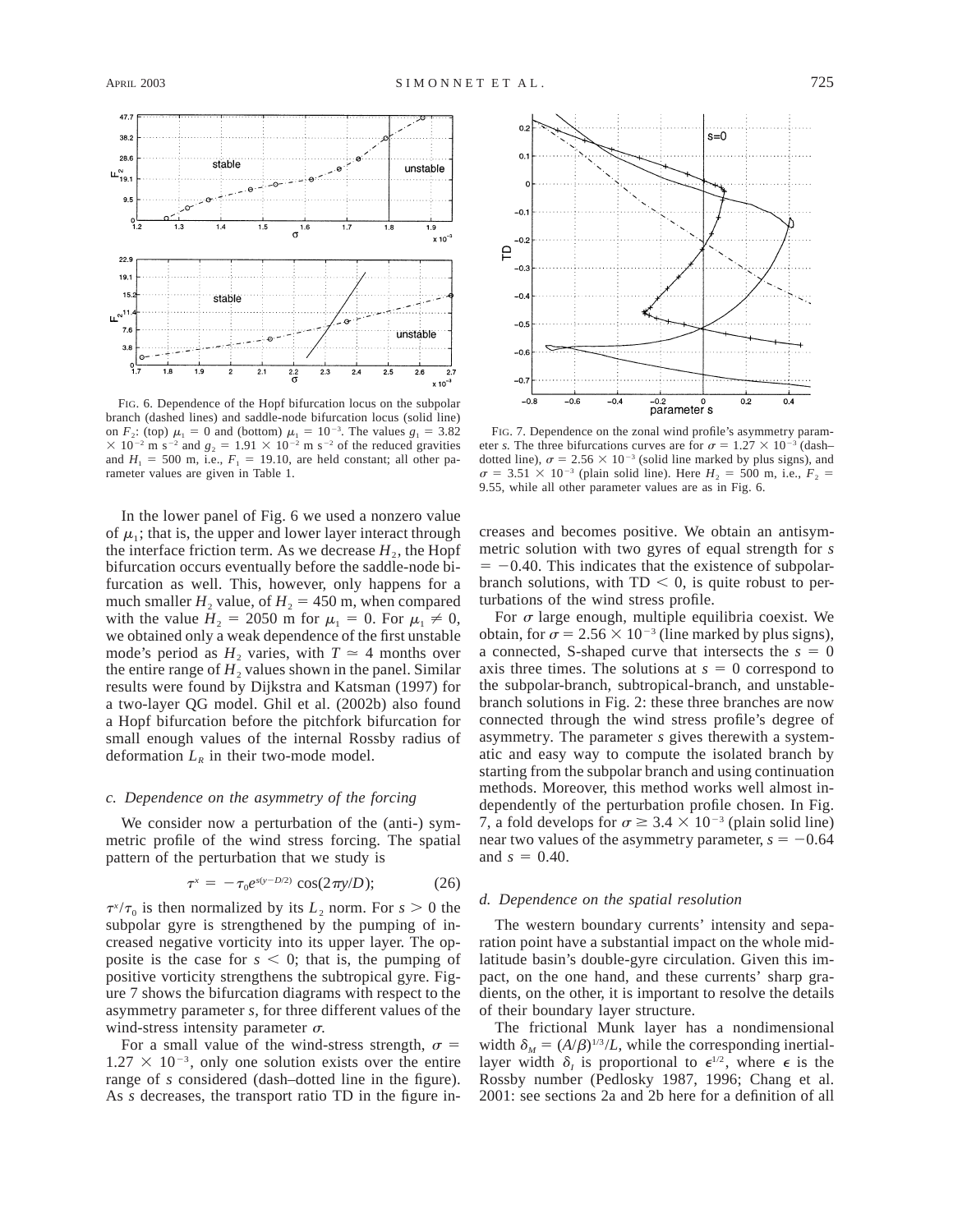

FIG. 8. Dependence of the bifurcation diagram on spatial resolution. The subpolar solution branch TD vs  $\sigma$  is shown for (A) 16.6 km, (B) 20 km, (C) 25 km, and (D) 33.3 km. Parameter values here are like in Fig. 6.

the intervening symbols). Typical values of these two nondimensional widths for midlatitude ocean flows are  $0 < \delta_l \leq \delta_M \leq 0.1$  (Sheremet et al. 1997; Chang et al. 2001). Dimensional values, depending on the exact way that the location of each boundary layer's seaward limit is defined, are on the order of a few tens of kilometers. Moreover, it is not known a priori how many grid points are required to properly resolve the two overlapping boundary layers. We investigate therefore systematically the influence of the resolution on the bifurcation tree.

The influence of the grid size on the TD versus  $\sigma$ bifurcation diagram is studied first. We used four different grids with a spatial resolution of 33.3, 25, 20, and 16.6 km, respectively; Figs. 2–7 were obtained at a 20-km resolution. As the wind stress is increased from low values, the subpolar branch of solutions is the one that is chosen in every case (see Fig. 8). The difference between the curves obtained for all four resolutions is practically nil as long as  $\sigma \leq 1.6 \times 10^{-3}$  that is, before the sudden drop in TD noted already in Fig. 2. The difference is still quite small up to  $\sigma = 4.5 \times 10^{-3}$  for all but the coarsest mesh (curve D,  $\Delta x = \Delta y = 33$  km). It is almost negligible over the entire range for curves A and B, that is, resolutions of 16.6 and 20 km.

Even when a different numerical scheme, like the Arakawa scheme (Arakawa and Lamb 1977), is used, the subpolar branch of solutions appears first (not shown). This property of the model is thus very robust, whatever the resolution and numerical discretization is.

The solutions with a spatially dominant subtropical gyre are preferred for values of the wind stress forcing that are quite realistic for a multilayer model. There is excellent agreement between all four curves in Fig. 8 up to  $\sigma = 1.8 \times 10^{-3}$ , that is, even beyond the drop in TD that selects the branch in the perturbed pitchfork

TABLE 2. Dependence of the first Hopf bifurcation on the horizontal resolution.

| Mesh size | $\sigma$ ( $\times$ 10 <sup>-3</sup> ) | Period (days)    |
|-----------|----------------------------------------|------------------|
| 16.6      | 2.359                                  | 115.7            |
| 20.0      | 2.369                                  | 116.9            |
| 22.2      | 2.420                                  | 117.0            |
| 25.0      | 2.350                                  | 920.0 (spurious) |

bifurcation of Fig. 2. This agreement suggests that, in the weak wind stress forcing limit, the linear dynamics is mainly responsible for the choice of the branching structure. The choice in question is thus independent of using the Arakawa or the Lilly scheme, since the discretization of the nonlinear term is not important, and the detailed resolution of the western boundary layer is not very important either.

Dijkstra and Molemaker (1999), on the other hand, found a different branching structure for a 1½-layer SW model, in which the subtropical branch connected first, that is with  $K^{\text{tro}} > K^{\text{pol}}$  instead of  $K^{\text{tro}} < K^{\text{pol}}$  (see section 4b here). They used a different subgrid-scale parameterization of diffusion that is a velocity formulation  $h\Delta u$ of the diffusive terms instead of our momentum formulation  $\Delta(hu)$  and finite elements on an unstructured mesh. These authors also suggested that the effect of subgrid-scale parameterization could be important in explaining the choice of steady-state branch. We tested, therefore, the use of the velocity formulation as well. In our tests, however, it led to the same results (not shown) as in Fig. 8, with the subpolar branch connected first.

Shchepetkin and O'Brien (1996) discussed in considerable detail the effects of various lateral diffusion operators, including these two, for the SW equations. They showed that in the QG limit and for small deviations of the layers thickness, the velocity and momentum formulation of lateral diffusion are equivalent. The SW solutions we obtained up to this point indicate the relative smallness of the thickness deviations, whose largest value at the center of the strongest recirculation cell is always less than 10% of the total thickness of the two active layers. In the limit of zero wind stress forcing, the deviations of both layers from uniform thickness are much smaller, so different subgrid-scale parameterizations should lead to the same choice of the solution branch. This point may be important since, as Part II indicates, the branch that is connected to low wind stress forcing is the one that plays a major role in the low-frequency variability of the aperiodic solutions.

We also computed the first Hopf bifurcation off the subpolar branch, corresponding to the cases A, B, and C in Fig. 8 as well as to an additional resolution of 22.2 km. The results of these computations are summarized in Table 2.

Although the 25-km resolution gives good results when considering stationary solutions only, the table indicates that it is not sufficient to capture correctly the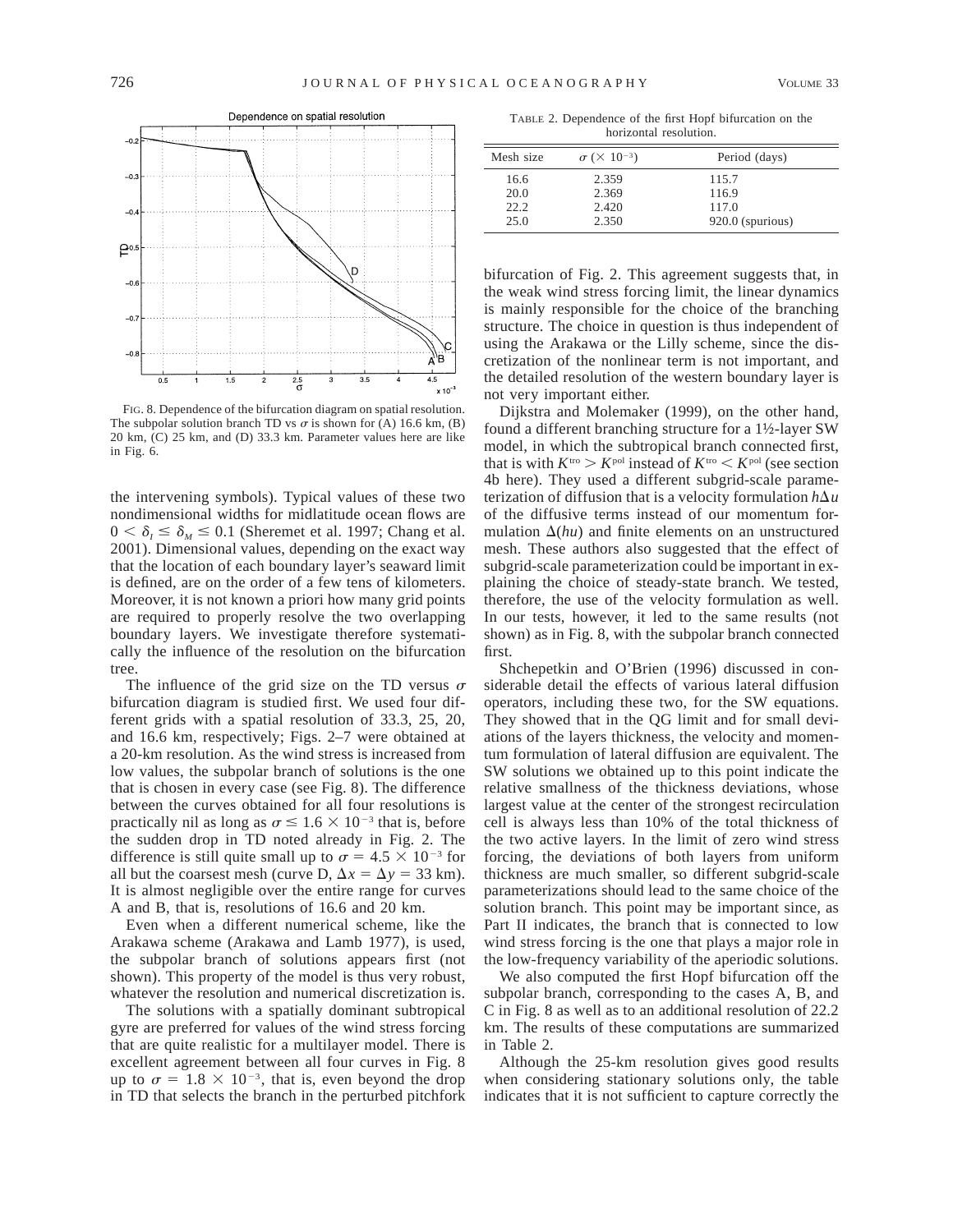first Hopf bifurcation: a spurious mode with a much longer period appears before the expected mode. The 20-km resolution seems to be rather close to convergence and thus a good compromise. We will see in Part II that this resolution suffices even to capture the phenomenology of strongly nonlinear, highly unsteady flows past the first Hopf bifurcation.

# **6. Summary**

Numerical bifurcation tools have enabled us to determine the multiplicity and stability of equilibrium solutions of a 2½-layer SW model for the double-gyre, wind-driven ocean circulation in a rectangular midlatitude basin. The model is sketched in Fig. 1 and governed by Eqs. (4). The boundary conditions and zonalwind profile are symmetric about the domain's E–W axis. As one increases the intensity  $\sigma$  of the zonal wind stress, while keeping its meridional profile symmetric about the rectangle's center line, the double-gyre circulation undergoes a perturbed pitchfork bifurcation.

As a result, multiple steady-state solutions coexist for a sufficiently strong forcing: an almost antisymmetric solution with two gyres of nearly equal strength is unstable, while two asymmetric solutions are stable for the same value of  $\sigma$  (see Fig. 2). One of the two has a stronger cyclonic subpolar gyre. This branch of steadystate solutions, which we call therefore subpolar, has a more extensive subtropical gyre, as found in all midlatitude ocean basins. The other asymmetric solution can be obtained approximately from the subpolar-branch solution by mirror symmetry in the basin's E–W axis. It has a stronger anticyclonic recirculation cell, a more extensive subpolar gyre, and forms what we call the subtropical branch of solutions.

On all three branches, the two western boundary currents merge to form a meandering eastward jet as they separate from the boundary. In the inertial recirculation zone near the separation points, a vigorous dipole is formed by two counterrotating vortices, anticyclonic and cyclonic. The relative strength of the two localized concentrations of potential vorticity (see section 2b), negative and positive, differs from one branch to another and also between the two active layers.

As the system's nonlinearity increases, the second active layer interacts more and more through interface friction with the first layer. The western boundary currents, where the flow velocity is largest, as well as the strong dipolar recirculation zone, act on the more quiescent lower layer. For even stronger forcing, each branch of solutions undergoes a Hopf bifurcation that leads to solutions with stable periodic behavior.

This behavior is very robust to changes in a number of parameters, such as interfacial friction, lower-layer thickness, and spatial resolution. Changing gradually the meridional wind-stress profile from symmetric to more and more asymmetric does not change the structure of the bifurcation diagram. Under all the circumstances tested, the flow pattern that has a spatially dominant subtropical gyre is preferred. In this pattern, the separation point of the western boundary currents lies poleward of the symmetry axis and the detached eastward jet runs northeastward.

In Part II we will describe in greater detail the structure of the unstable modes and the dynamics that leads to chaotic behavior. The nature of the associated lowfrequency variability will be described for both rectangular geometry and a more realistic geometry that resembles the North Atlantic basin.

*Acknowledgments.* It is a pleasure to thank H. A. Dijkstra, S. Jiang, and S. Speich for discussions and correspondence. The work of ES was supported by a doctoral fellowship at the Université Paris-Sud, while MG's work was supported by an NSF Special Creativity Award and NSF Grant ATM00-82131, and KI's by ONR Grant N00014-99-109920. Computations were carried out at Indiana University and IDRIS (France) with support from NSF Grant CDA-9601632 (RT). Author SW is supported in part by the Office of Naval Research under Grant N00014-96-1-0425 and by the National Science Foundation under Grant DMS-0072612.

#### **REFERENCES**

- Arakawa, A., and V. R. Lamb, 1977: Computational design of the basic dynamical processes of the UCLA general circulation model. *Methods in Computational Physics,* J. Chang, Ed., Vol. 17, Academic Press, 173–265.
- Berloff, P. S., and S. P. Meacham, 1997: The dynamics of an equivalent-barotropic model of the wind-driven circulation. *J. Mar. Res.,* **55,** 407–451.
- ——, and ——, 1998: The dynamics of a simple baroclinic model of the wind-driven circulation. *J. Phys. Oceanogr.,* **28,** 361–388.
- Broomhead, D. S., and G. P. King, 1986: Extracting qualitative dynamics from experimental data. *Physica D,* **20,** 217–236.
- Bryan, K., 1963: A numerical investigation of a nonlinear model of a wind-driven ocean. *J. Atmos. Sci.,* **20,** 594–606.
- Buffoni, G., and A. Griffa, 1990: The finite-difference barotropic vorticity equation in ocean circulation modelling: Basic properties of the solutions. *Dyn. Atmos. Oceans,* **15,** 1–32.
- Cessi, P., and G. R. Ierley, 1995: Symmetry-breaking multiple equilibria in quasigeostrophic, wind-driven flows. *J. Phys. Oceanogr.,* **25,** 1196–1202.
- Chang, K. I., K. Ide, M. Ghil, and C.-C. A. Lai, 2001: Transition to aperiodic variability in a wind-driven double-gyre circulation model. *J. Phys. Oceanogr.,* **31,** 1260–1286.
- Chassignet, E. P., and P. R. Gent, 1991: The influence of boundary conditions on midlatitude jet separation in ocean numerical models. *J. Phys. Oceanogr.,* **21,** 1290–1299.
- Christodoulou, K. N., and L. E. Scriven, 1988: Finding leading modes of a viscous free surface flow: An asymmetric generalized eigenproblem. *J. Sci. Comput.,* **3,** 335–406.
- Colebrook, J. M., 1978: Continuous plankton records: zooplankton and environment, Northeast Atlantic and North Sea. *Oceanol. Acta,* **1,** 9–23.
- Davis, T. A., and I. S. Duff, 1997: An unsymmetric-pattern multifrontal method for sparse LU factorization. *SIAM J. Matrix Anal. Appl.,* **18,** No. 1, 140–158.
- Dettinger, M. D., M. Ghil, C. M. Strong, W. Weibel, and P. Yiou, 1995: Software expedites singular-spectrum analysis of noisy time series. *Eos., Trans. Amer. Geophys. Union,* **76,** 12–21.
- Dijkstra, H. A., and C. A. Katsman, 1997: Temporal variability of